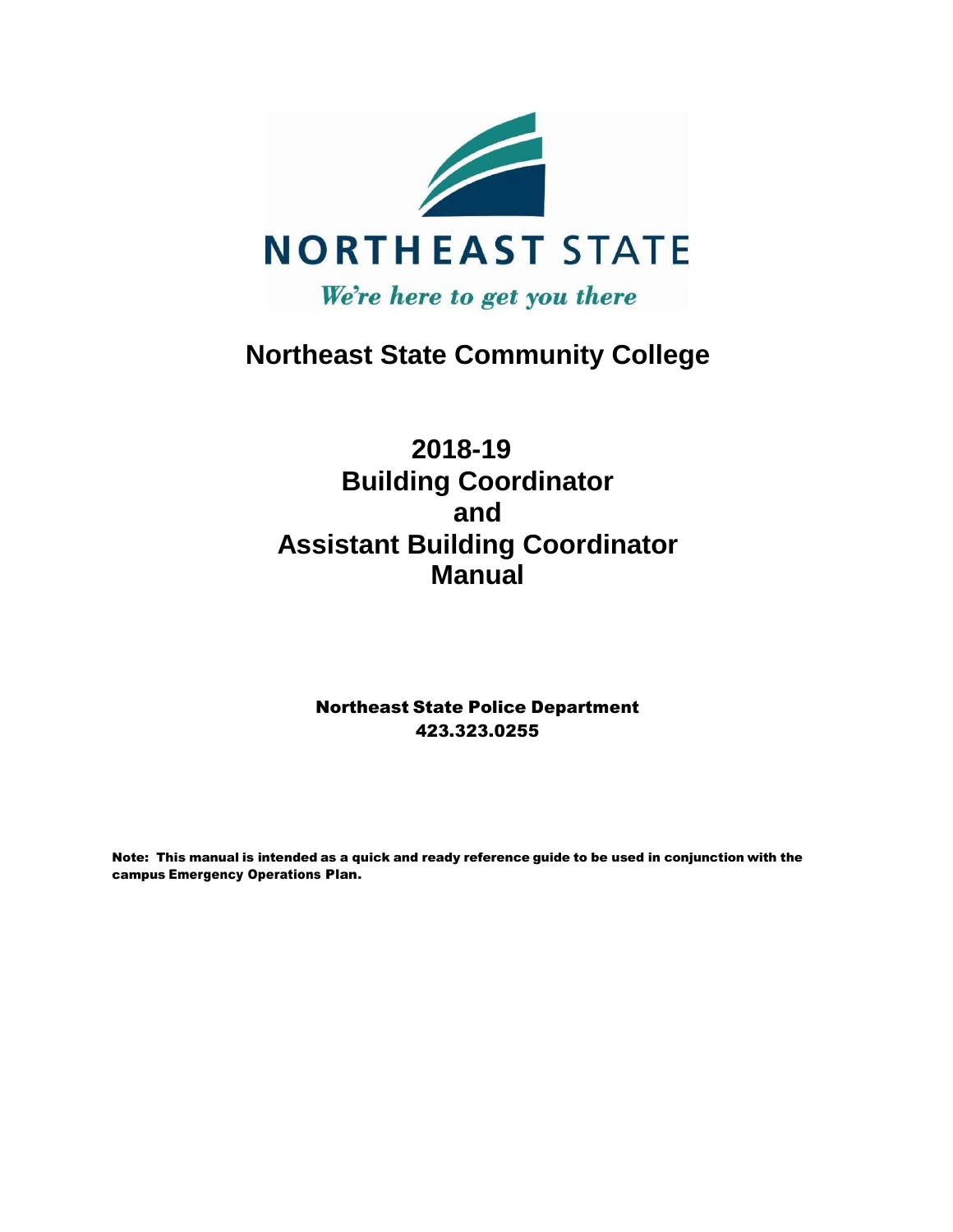| <b>Index</b> |  |
|--------------|--|
|              |  |
|              |  |
|              |  |
|              |  |
|              |  |
|              |  |
|              |  |
|              |  |
|              |  |
|              |  |
|              |  |
|              |  |
|              |  |
|              |  |
|              |  |
|              |  |
|              |  |
|              |  |
|              |  |
|              |  |
|              |  |
|              |  |
|              |  |
|              |  |
|              |  |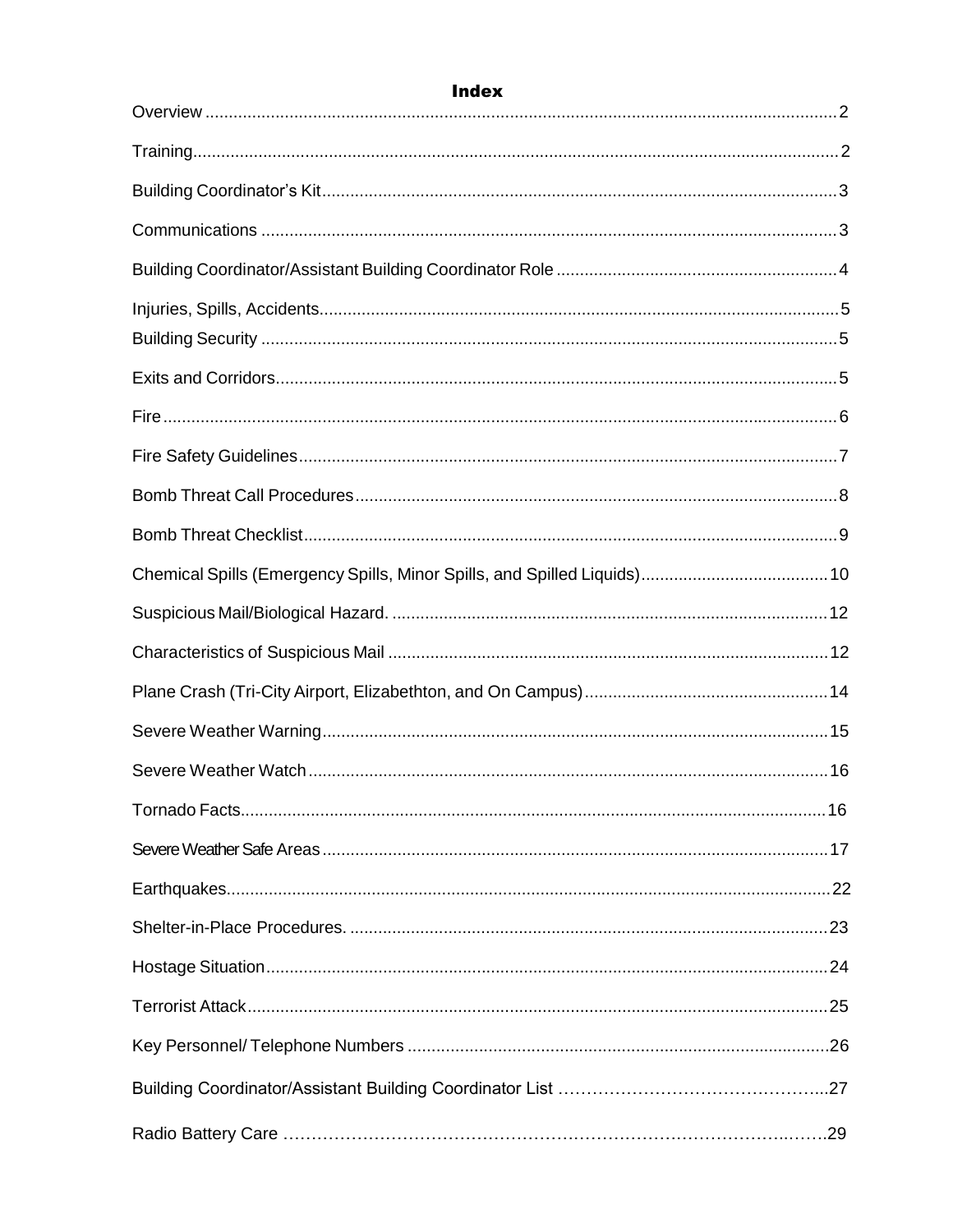### **Overview**

Building Coordinators and Assistant Building Coordinators perform a critical role in executing the overall Emergency Operations Plan (EOP) of the college. Bottom line, in any emergency, your role is not complicated. In any emergency you will notify building occupants to do one of two things, evacuate or shelter-in-place. That is your role, plain and simple, so please keep this in your mind as you carry out your duties! This manual specifically defines specific steps Building Coordinators and Assistant Building Coordinators take in the most common emergency situations and is designed to be used in conjunction with the college's *EOP*.

Under both normal and emergency conditions, Building Coordinators and Assistant Building Coordinators serve as facilitators, problem solvers, and a point of contact for issues dealing with safety and emergency procedures for their respective buildings. Building Coordinators and Assistant Building Coordinators should report any safety issues as soon as possible to the Northeast State Community College Police Department or to the Director of Auxiliary Services and Sustainability for resolution.

Northeast State has various types of buildings, which includes, but is not limited to, offices, laboratories, and classrooms. Some buildings contain hazardous materials and equipment. Additionally, the college recognizes there is a myriad of emergency situations that could occur. Because of this diversity and the multitude of threats that could occur, Northeast State Community College produces this manual with the fact no document can address every possible emergency situation. This manual is intended as a ready reference guide to assist Building Coordinators and Assistant Building Coordinators in responding to emergency situations that could occur on all property the college owns, controls, or leases. Additionally, this manual serves as a reference for staff and faculty.

This document also incorporates the fact that safety is the responsibility of everyone! An effective college safety program cannot be accomplished by any department, person(s) or group without the cooperation of all. Safety must be accomplished through the cooperation and effort of students, staff, faculty, and visitors alike.

Questions, concerns, and recommendations for improving the college's response to an emergency situation are always welcome. Please address any questions, concerns, or recommendations directly to the chief of Police or to the Director of Auxiliary Services and Sustainability.

## **Training**

Building Coordinator/Assistant Building Coordinator training will be offered to all Building Coordinators and Assistant Building Coordinators on an annual basis. Additional sessions may be arranged by contacting the chief of Police or the Director of Auxiliary Services and Sustainability. Building Coordinators and Assistant Coordinators should, to the best of their ability, train the faculty and staff in their respective buildings. Training dealing with special topics can be arranged through the chief of Police or the Director of Auxiliary Services and Sustainability.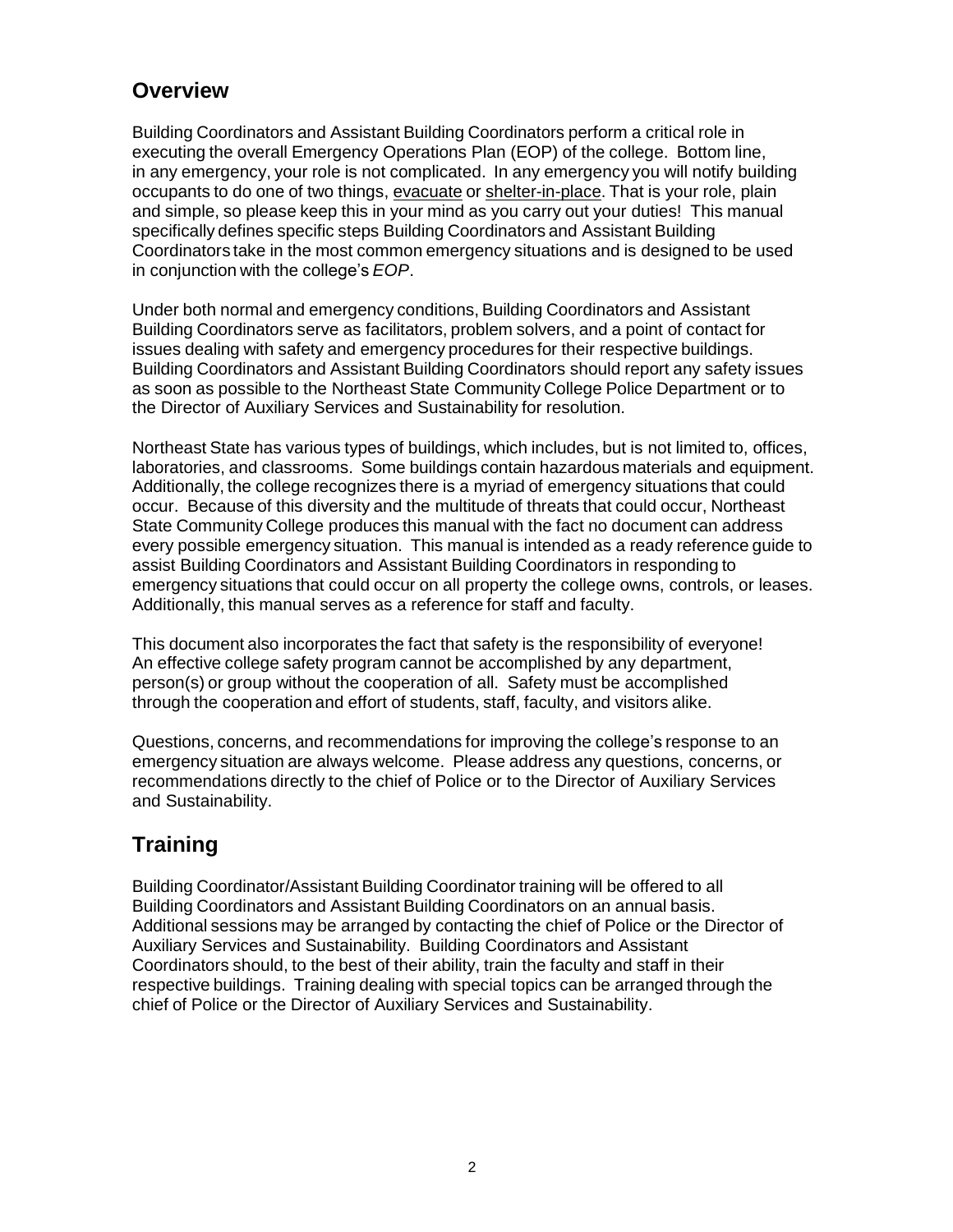## **Building Coordinator's Kit**

Building Coordinators and Assistant Building Coordinators should maintain a "Building Coordinator Kit" for use during emergency situations. At a **minimum**, each kit should contain, but is not limited to, the following:

- 1. Two (2) rolls of yellow tape (to tape off doors),
- 2. Security Vest
- 3. Building Coordinator and Assistant Coordinators Manual,
- 4. Two (2) flashlights,
- 5. Latex gloves,
- 6. Extra batteries, and
- 7. Disposable Face Masks

Some buildings, depending upon the type of materials used, may require additional items. For example, buildings with chemicals may require hazardous spill kits, safety glasses, etc. Each Building Coordinator/Assistant Building Coordinator should evaluate their specific needs and provide any additional equipment for their building safety that may be needed.

Building Coordinators need to periodically check to insure the kit contains the appropriate items needed for each building, functional batteries and functional flashlights.

Building Coordinators and Assistant Building Coordinators are equipped with a radio for communication purposes in the event of an emergency. Building Coordinators should periodically check the radio to insure it functions properly and has a charged battery. Problems with radios may be reported to campus police for resolution.

#### **Communications**

Being able to communicate in any emergency situation is probably the single most critical tool in effectively resolving any emergency. Relaying and receiving timely and accurate information can be accomplished in the following ways:

- a) If the situation permits, use landline or cell phone communications.
- b) In most emergencies a landline telephone will not be available. In these cases use the radio assigned to you. Radios allow instant communication as well as providing up to the second updates to all radio users. During emergencies the college operates on channel 1. Channel 2 is the Plant Operations channel.
- c) Please review the Radio Battery Care section of this manual on page 31.
- d) Third option is to use a messenger.

Information should be communicated from the Assistant Building Coordinator to the Building Coordinator to campus police to the vice president for Administrative Services to the President or the President's designee.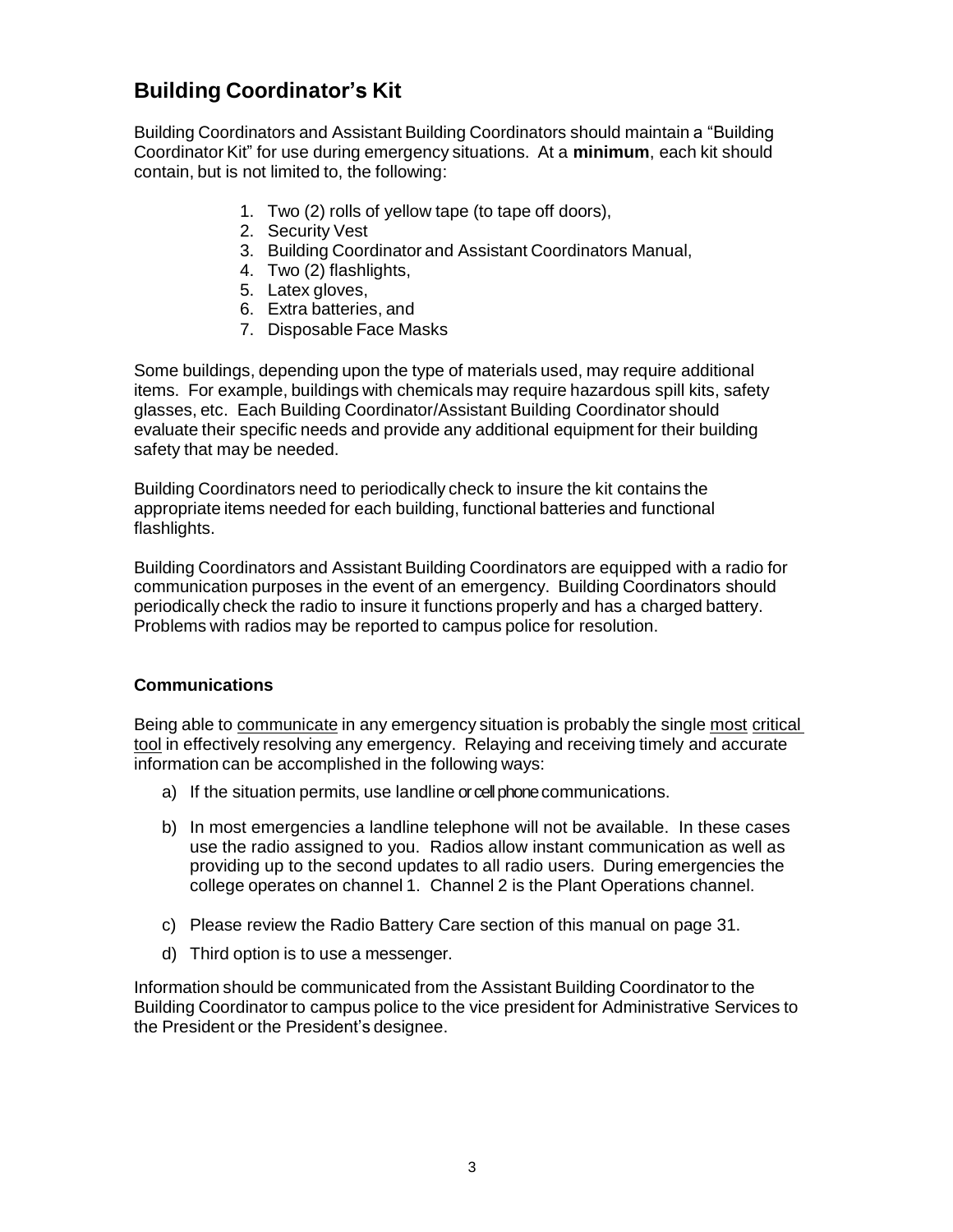At satellite campus sites, communication should be directed to the police/security officer on duty. If an officer is not on duty or there is an immediate life threatening situation Building Coordinators should call 9-1-1 and follow up with notification to campus police as soon as possible.

At the beginning of each month, at a minimum, all Building Coordinators, Assistant Building Coordinators need to perform a radio check with campus police.

#### **Building Coordinator/Assistant Building Coordinator Role**

#### **General**

In short, the Building Coordinators/Assistant Building Coordinators role is to **notify and assist building occupants** to do one of two things, **evacuate** or **shelter-in-place**, during any emergency on campus. Along with notifying and assisting building occupants **keep the campus police current** on the situation within your respective building. That is it!

Building Coordinators/Assistant Building Coordinators role includes, but is not limited to, the following:

- a) Direct building occupants on what actions to take in any emergency situation in accordance with this manual and the *EOP* (evacuate or shelterin-place)*.*
- b) Keep the President informed, through the campus police, of the current status of their respective buildings during an emergency. During an emergency, Assistant Building Coordinators report directly to Building Coordinators. Building Coordinators then report directly to campus police. Follow this chain of command!
- c) Ensure emergency exits, evacuation routes, and emergency equipment is not obstructed and is clearly designated.
- d) Promote physical integrity of the building by identifying potential safety hazards to the campus police.
- e) Oversee and coordinate with the campus police actions (evacuate or shelterin-place) to take in an emergency situation.
- f) Ensure that activities in the building do not interfere with the operations of other building occupants.
- g) Inform building occupants of planned electrical, water and other service outages by contacting the departments or groups that operate in the building or by posting the information in public areas.
- h) Serve as a resource for building occupants to keep them aware of conditions that affect their environment.
- i) Identify and request to the chief of Police any safety training identified or requested by the building occupants.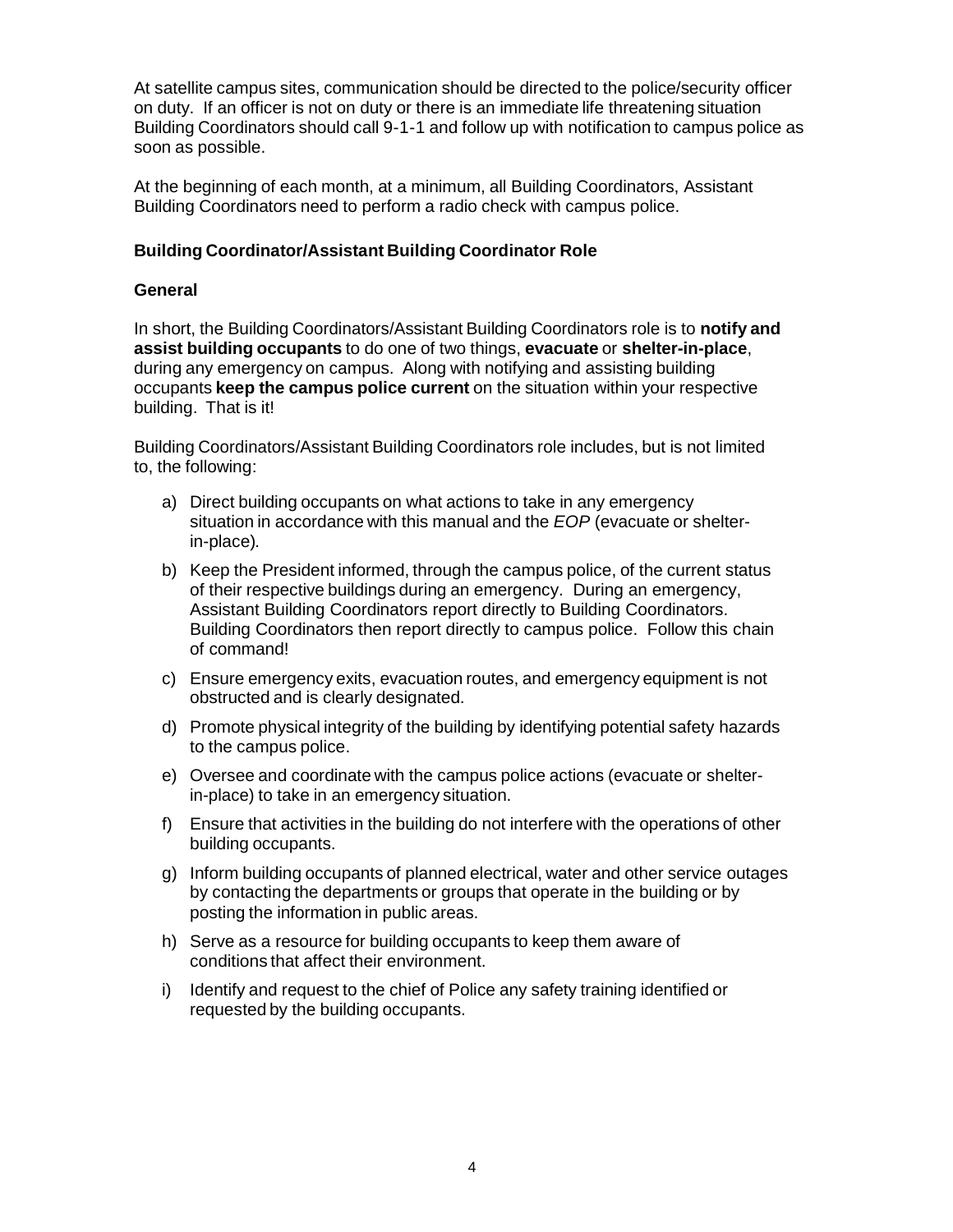#### **Injuries, Spills, and Accidents**

When injuries, spills, or other accidents occur, Building Coordinators and Assistant Building Coordinators support the response of the department in whose area the mishap occurred by ensuring access to the accident by the emergency responders and by taking steps to protect personnel and minimize property damage until campus police arrives.

In case of hazardous spill, employees should cordon off the area and notify campus police immediately at 677.7927.

Departmental supervisors with hazardous materials or liquids should ensure Spill Kits are located at or near where hazardous materials are kept or used. As an example, every chemistry and biology lab should have a Spill Kit readily accessible in case of an emergency. Additionally, spill kits are kept in the Maintenance Building, Automotive Shop, Library (L116), Print Shop and Student Services (A107A) Buildings in case of an accident or spill. Spill kits are also available at Elizabethton (E103) and KCHE Chemistry and Biology Labs.

#### **Building Security**

Building Coordinators/Assistant Building Coordinators coordinate with the Northeast State Community College Police Department for general building security.

Theft of Northeast State property must be reported to the Northeast State Community College Police Department **immediately**. If forced entry has occurred, nothing should be touched or removed until directed to do so by the Northeast State Police Department.

Doors, windows, and/or equipment that cannot be properly secured should be reported to the Northeast State Community College Police Department immediately.

#### **Exits and Corridors**

All Northeast State buildings must have continuously unobstructed exits and corridors and appropriate lighting to permit prompt evacuation and immediate emergency access. Exit lights that are not functioning should be reported to the Northeast State Community College Police Department immediately.

Keep exits and corridors clear at all times. Do not store combustible or flammable liquids and gases in lockers or cabinets in corridors or near exits.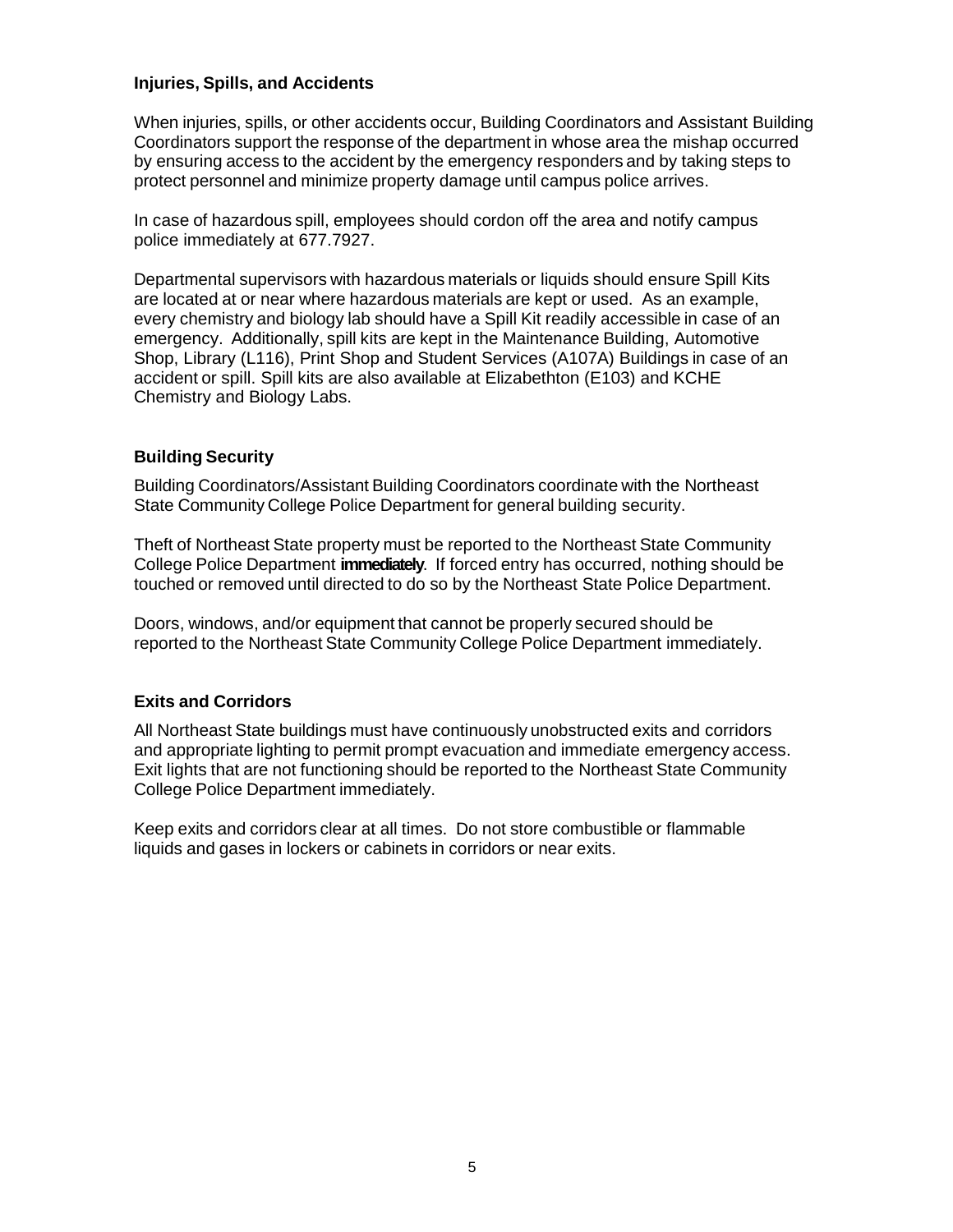### **Fire**

#### **Implement when there is fire, smoke, or an alarm**

- 1. Activate the alarm if not already activated;
- 2. Notify campus police, extension **3255** or **423**.**677.7927** or **9-1-1**;
- 3. Turn your radio on **channel 1**;
- 4. Notify all occupants;
- 5. Begin evacuation Use stairwells, NOT elevators. Check bathrooms and elevator entrances and assign individuals to assist the handicapped. CLOSE ALL DOORS;
- 6. Ensure all occupants have evacuated, direct people around your building to the designated assembly area, and advise individuals to take personal items;
- 7. Tape off doors Instruct people not to re-enter the building;
- 8. Go to the designated Assembly Area for your building at least 300 feet from the building;
- 9. Do not re-enter building unless given the "all clear" by campus police; and
- 10. Verify accountability of building occupants Keep the Northeast State Community College Police Department informed.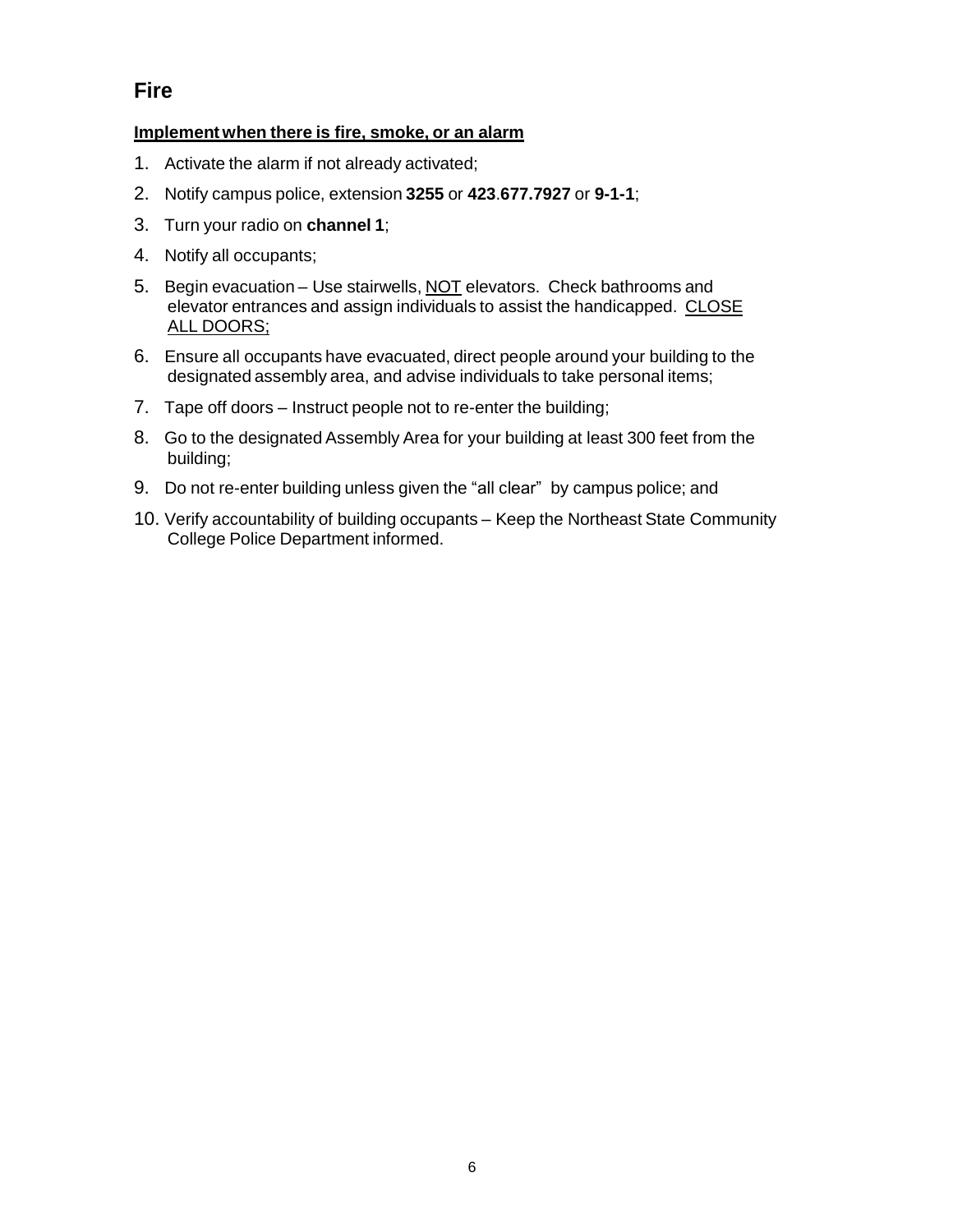## **Fire Safety Guidelines**

Building Coordinators and Assistant Building Coordinators should correct or report any of the guidelines listed below.

Listed below are fire prevention guidelines that should be corrected or reported to the Northeast State Community College Police Department and the Environmental Health and Safety Office.

- a) Only use UL-approved outlet cords equipped with an internal surge protector.
- b) Lit candles.
- c) Keep all walkways and stairways free from obstructions at all times.
- d) Ensure all hazardous and flammable substances are properly stored.
- e) Do not overload outlets with multiple outlet cords or multiple plug adapters.
- f) Ensure all exit doors are functioning properly and are not locked from the inside.
- g) Ensure evacuation signs are posted and current.
- h) If someone is parked in a fire lane, notify campus police immediately. Inspect fire extinguishers to make sure they have been checked by maintenance within the last month.
- i) Ensure emergency exits are visible, unobstructed, and accessible. Ensure exit lights and emergency lights are in proper working order.
- j) Any questions or concerns should be brought to the attention of the chief of Police or the Director of Auxiliary Services and Sustainability for resolution.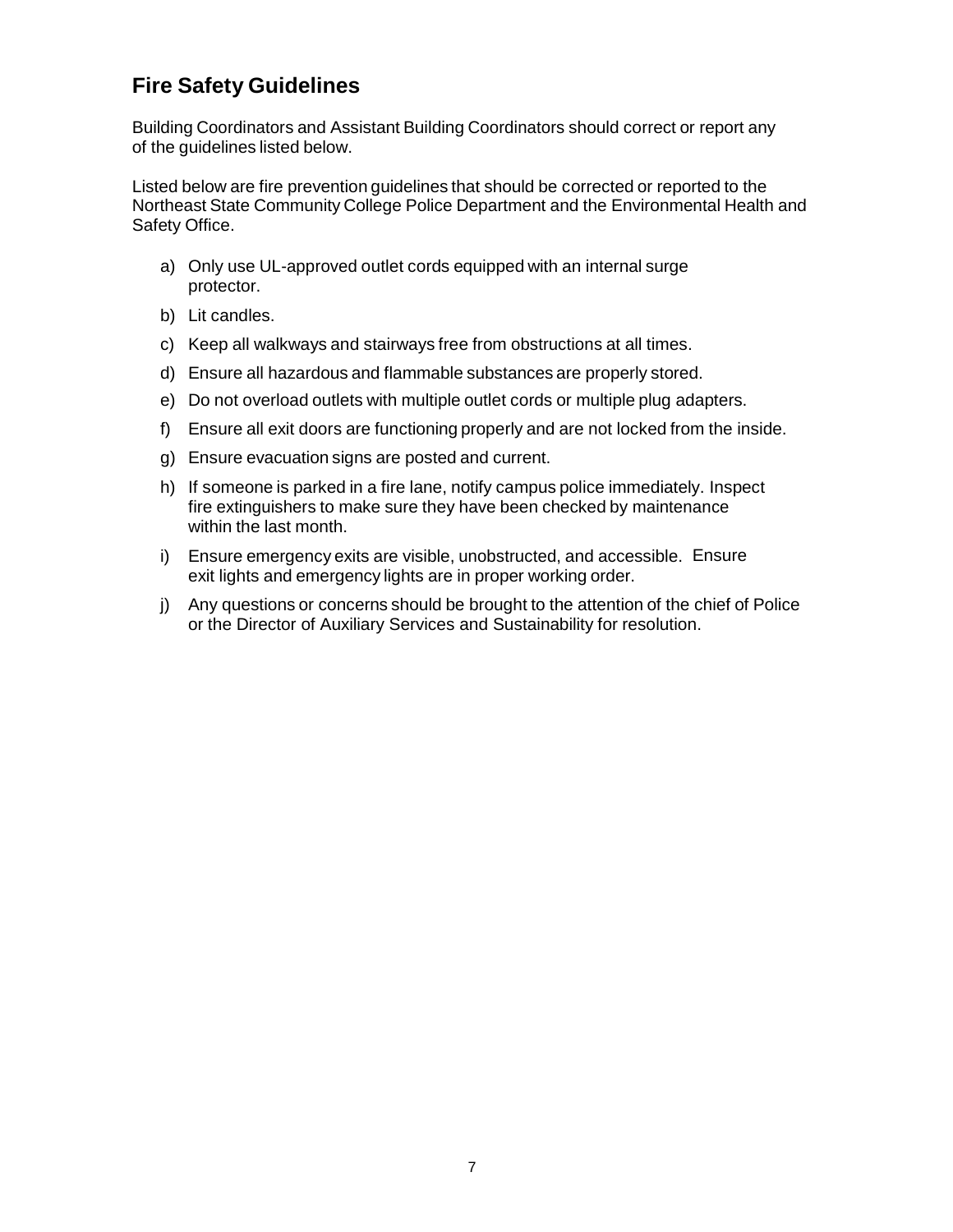## **Bomb Threat Call Procedures**

Any person receiving a bomb threat call should do the following:

#### a) **Remain calm!**

- b) Keep the caller on the line as long as possible. Ask the questions listed on the "Bomb Threat Check List." (See page 8).
- c) Check caller ID. Record the number!
- d) Ask the caller the location of the bomb and the time of detonation.
- e) Tell the caller the building is occupied and detonation would result in death and serious injury to innocent people.
- f) Pay attention to background noises.
- g) Listen closely to the caller's voice listening for sex of caller, accents, speech impediments, or any unusual characteristics.
- h) If practicable, have another person listen in on the bomb threat call and record the conversation.
- i) Immediately call campus police (423)677.7927, or 9-1-1, to determine if evacuation is appropriate. Cell phones and radios use should not be used as it could detonate an explosive device.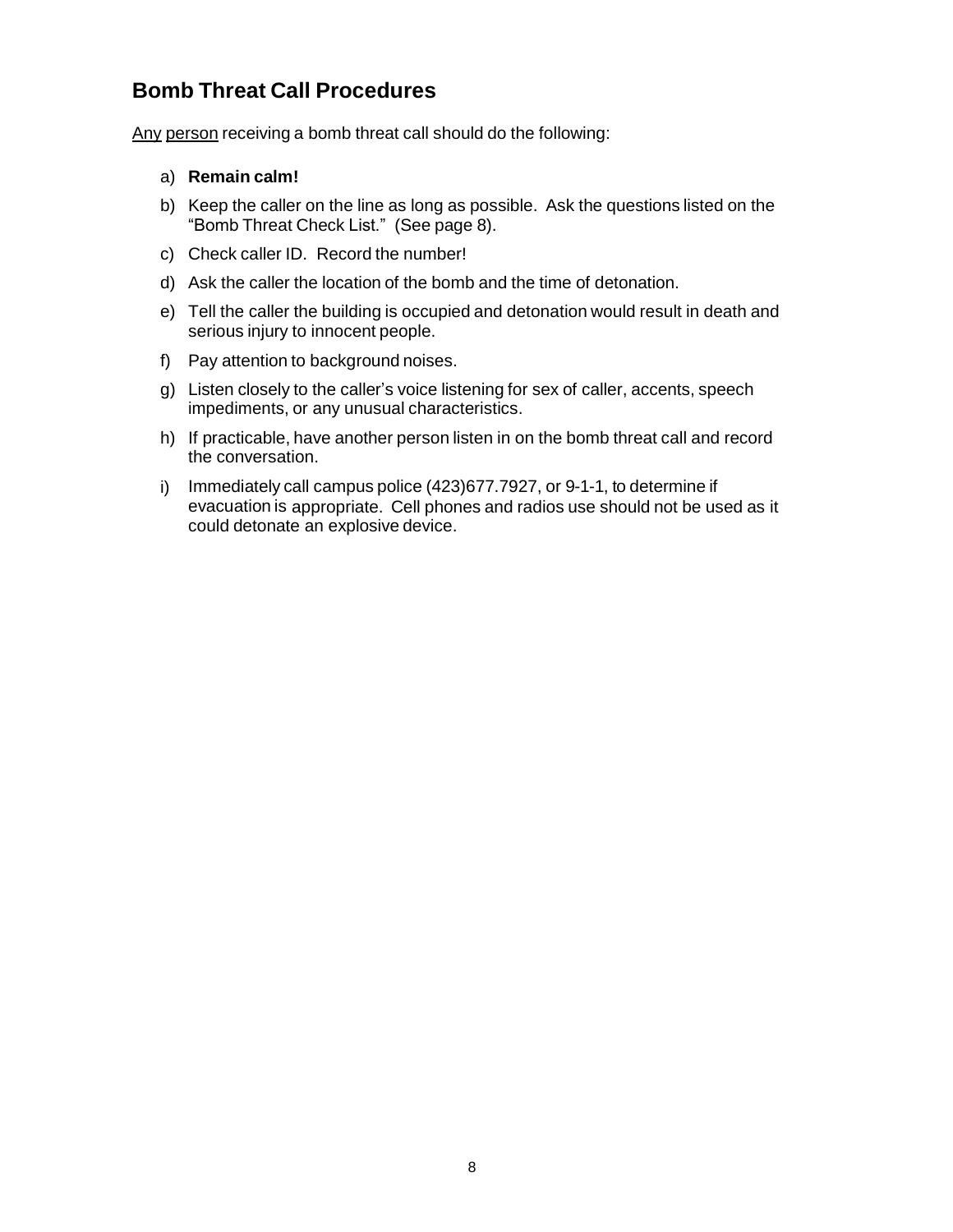### **Bomb Threat Check List**

**Try to keep the caller on the phone as long as possible!**

| QUESTIONS TO ASK                                                                 |  |
|----------------------------------------------------------------------------------|--|
|                                                                                  |  |
|                                                                                  |  |
|                                                                                  |  |
|                                                                                  |  |
|                                                                                  |  |
|                                                                                  |  |
|                                                                                  |  |
|                                                                                  |  |
|                                                                                  |  |
| What is the phone number you are calling from: _________________________________ |  |

# **EXACT WORDING OF THE THREAT**

| TIME RECEIVED: __________    | DATE:                            |
|------------------------------|----------------------------------|
| TIME CALL ENDED: ___________ | YOUR PHONE #: __________________ |
| <b>CALLER'S VOICE:</b>       | <b>BACKGROUND SOUNDS:</b>        |
| Male ______ Female _____     |                                  |
|                              | Other _________________________  |
|                              |                                  |

**CALL CAMPUS POLICE (617.7927) OR 9-1-1 IMMEDIATELY**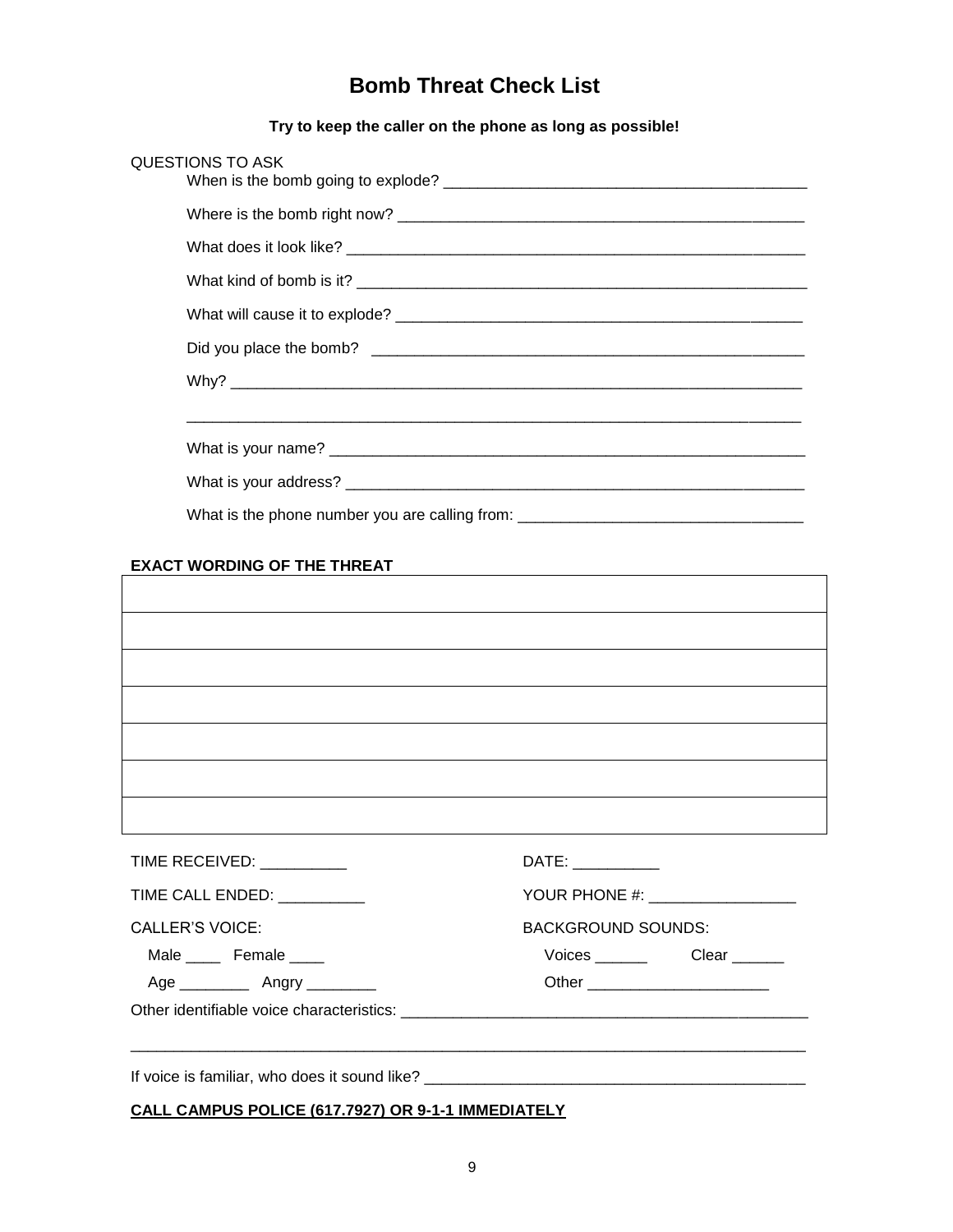## **Chemical Spills**

#### **EVACUATE**

Remove personnel from danger of spill

Leave spill area immediately

Alert other building occupants

#### **CONFINE**

Block area to unnecessary personnel

Use absorbents (spill kits) to contain liquids

Use doors to contain vapors

Do not pull fire alarm

### **NOTIFY**

Campus police at extension 3255 or 677.7927

Physical Plant at extension 3406

Fire Department at 9-1-1, if needed

NOTE: DO NOT CLEAN UP THE SPILL UNLESS YOU HAVE THE PROPER TRAINING AND EQUIPMENT.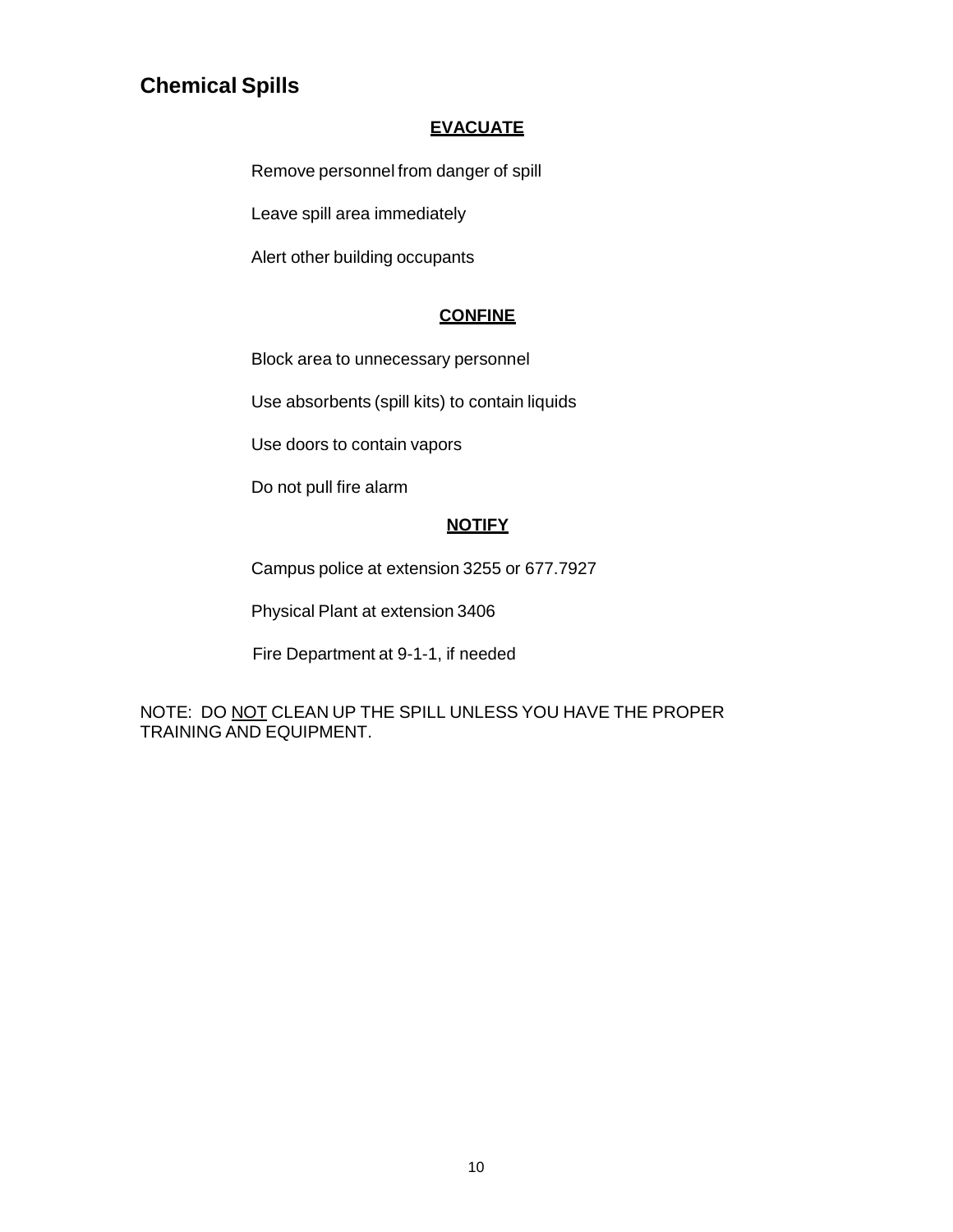#### **Don't forget to use the spill kits!**

A chemical spill is classified as an Emergency Spill whenever it:

- a) Causes personal injury or chemical exposure that requires medical attention;
- b) Causes a fire hazard or uncontrollable volatility; requires a need for breathing apparatus; involves or contaminates a public area;
- c) Causes airborne contamination that requires local or building evacuation;
- d) Causes a spill that cannot be controlled or isolated by laboratory personnel;
- e) Causes damage to Northeast State Community College property that will require repairs;
- f) Involves any quantity of metallic mercury;
- g) Cannot be properly handled due to lack of local trained personnel and/or equipment to perform a safe, effective cleanup; or
- h) Involves an unknown substance.

#### **Minor Spills**

Minor spills are those spills that do not fit the requirements for Emergency Spills.

The following procedures should be used for minor spills:

- a) Attend to any person who may have been contaminated.
- b) Notify persons in the immediate area about the spill.
- c) Evacuate all nonessential personnel from the spill area.
- d) If the spilled material is flammable, turn off ignition and heat sources.
- e) Avoid breathing vapors of the spilled material. If respiratory protection is necessary, treat as an Emergency Spill.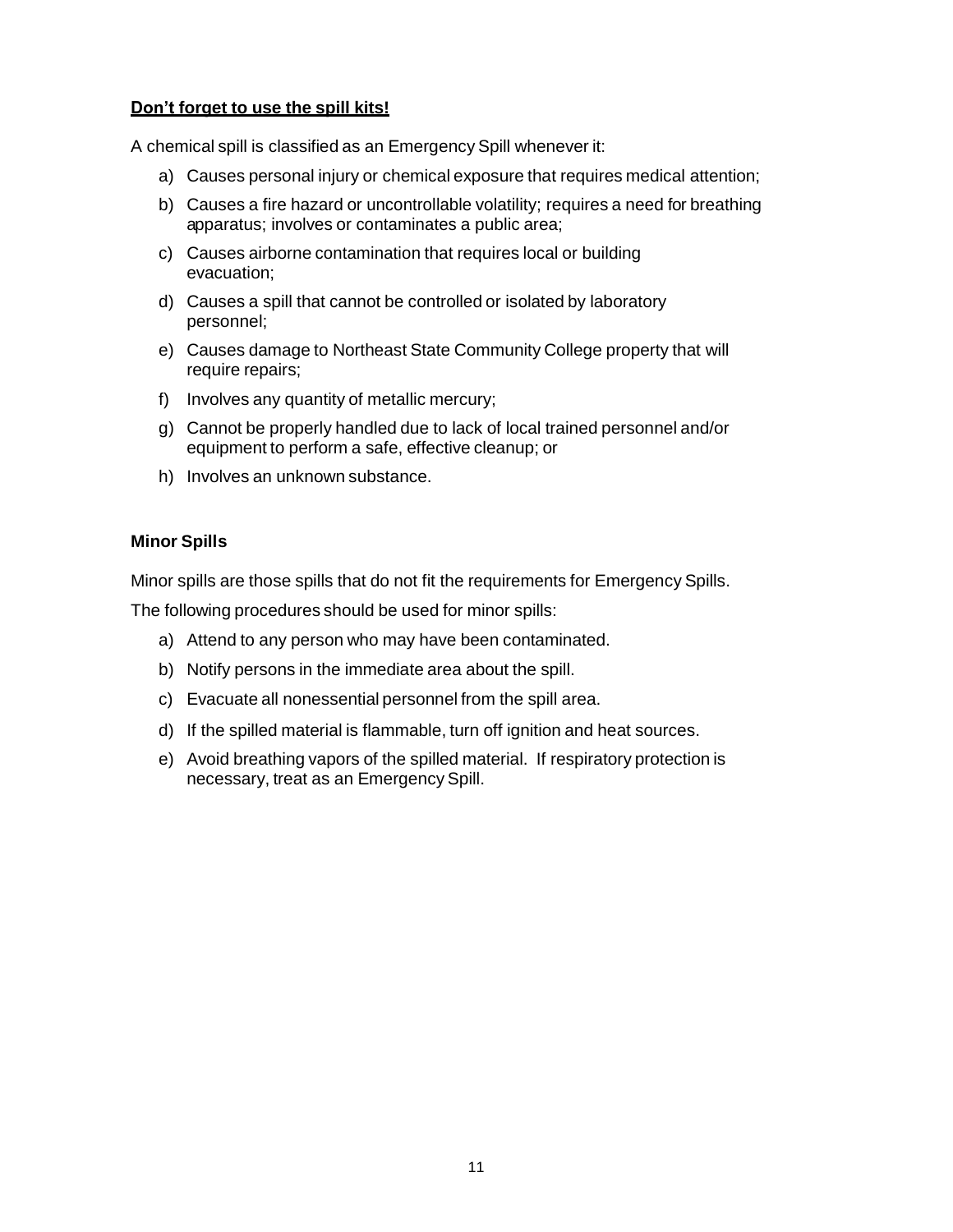#### **Spilled Liquids**

- a) Confine or contain the spill to a small area. Do not let it spread.
- b) For small quantities of inorganic acids or bases, use a neutralizing agent or an absorbent mixture (e.g., soda ash or diatomaceous earth). For small quantities of other material, absorb the spill with a non-reactive material (such as vermiculite, clay, dry sand, or towels).
- c) For larger amounts of inorganic acids and bases, flush with large amounts of water (providing the water will not cause additional damage.) Flooding is not recommended in storerooms where violent spattering may cause additional hazards or in areas where water- reactive chemicals may be present.
- d) Carefully pick up and clean any cartons or bottles that have been splashed or immersed.

### **Suspicious Mail/Biological Hazard**

- a) Don't panic!
- b) Do not shake or empty the contents of the package.
- c) Place the mail in a plastic bag or some other container. If you do not have a container, cover the mail and do not remove the cover.
- d) If the package spills, do not attempt to clean it up. Get out of the area and keep others away.
- e) Close the door if in a room.
- f) Wash your hands with soap and warm water.
- g) Call campus police at extension 3255.

### **Characteristics of Suspicious Mail**

- a) Unexpected or from someone unfamiliar to you,
- b) Foreign mail, Air Mail, and Special Delivery,
- c) Insufficient or excessive postage,
- d) Incorrect titles, no names,
- e) Misspellings of common words,
- f) Handwritten, poorly typed, or cut-and-paste lettering,
- g) Oily stains, discolorations, or odor,
- h) No return address or address that cannot be verified,
- i) Return address and postmark not from same area,
- j) Excessive weight, lopsided, uneven, or rigid envelope,
- k) Protruding wires or aluminum foil,
- l) Excessive masking tape, string, etc.,
- m) Sloshing, buzzing, or ticking sound,
- n) Restrictive markings such as Personal, Confidential, Rush Delivery, etc.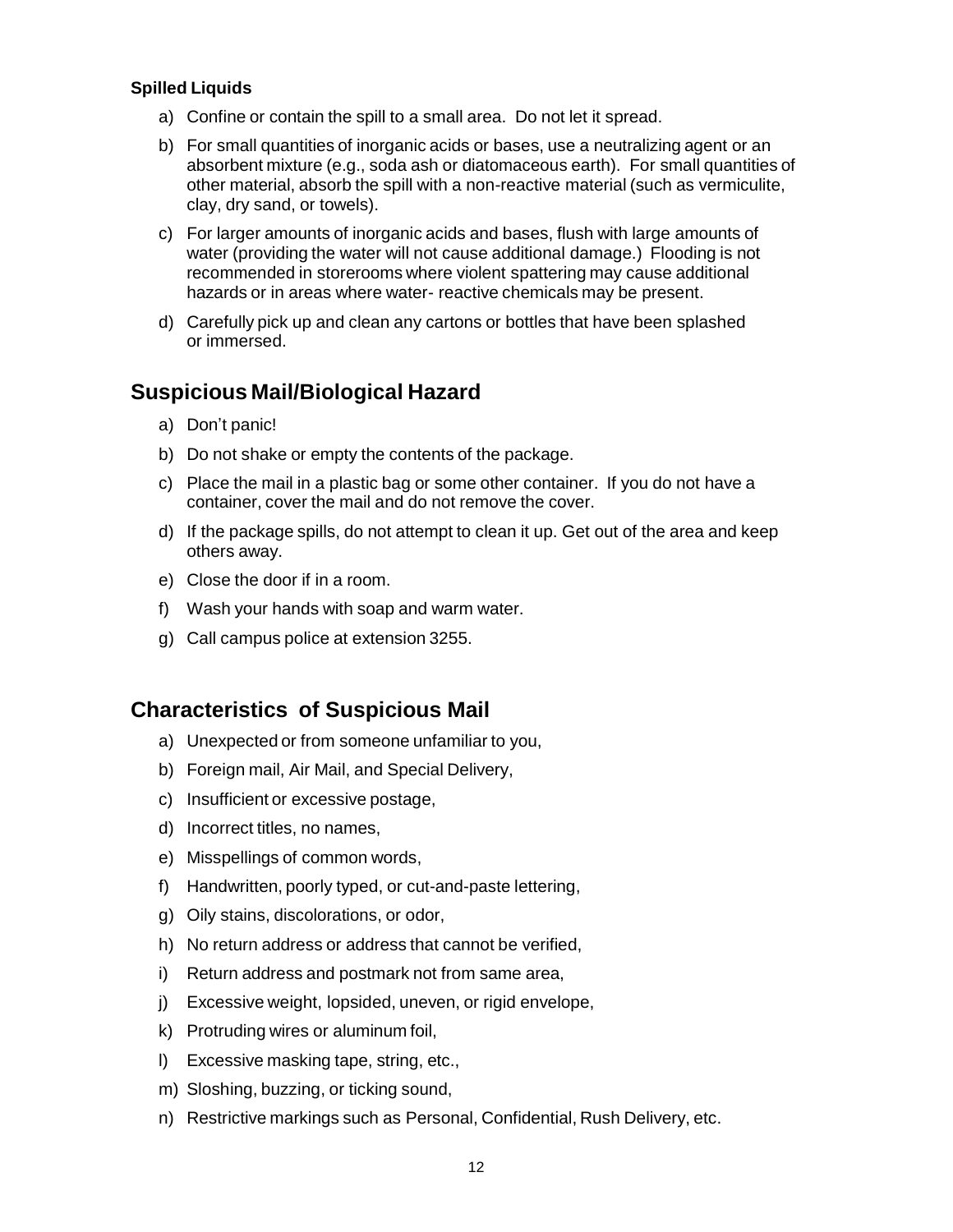

## **Protect yourself, your business,and your mailroom.**

If you receive a suspicious letter or package:

• Stop. Don't handle.

•Isolate it immediately.



If you suspect the mailor package contains <sup>a</sup> bomb (explosive), or radiological, biological,or chemical threat:

• Isolate area immediately • Call 9-1-1 • Wash your hands with soap and water







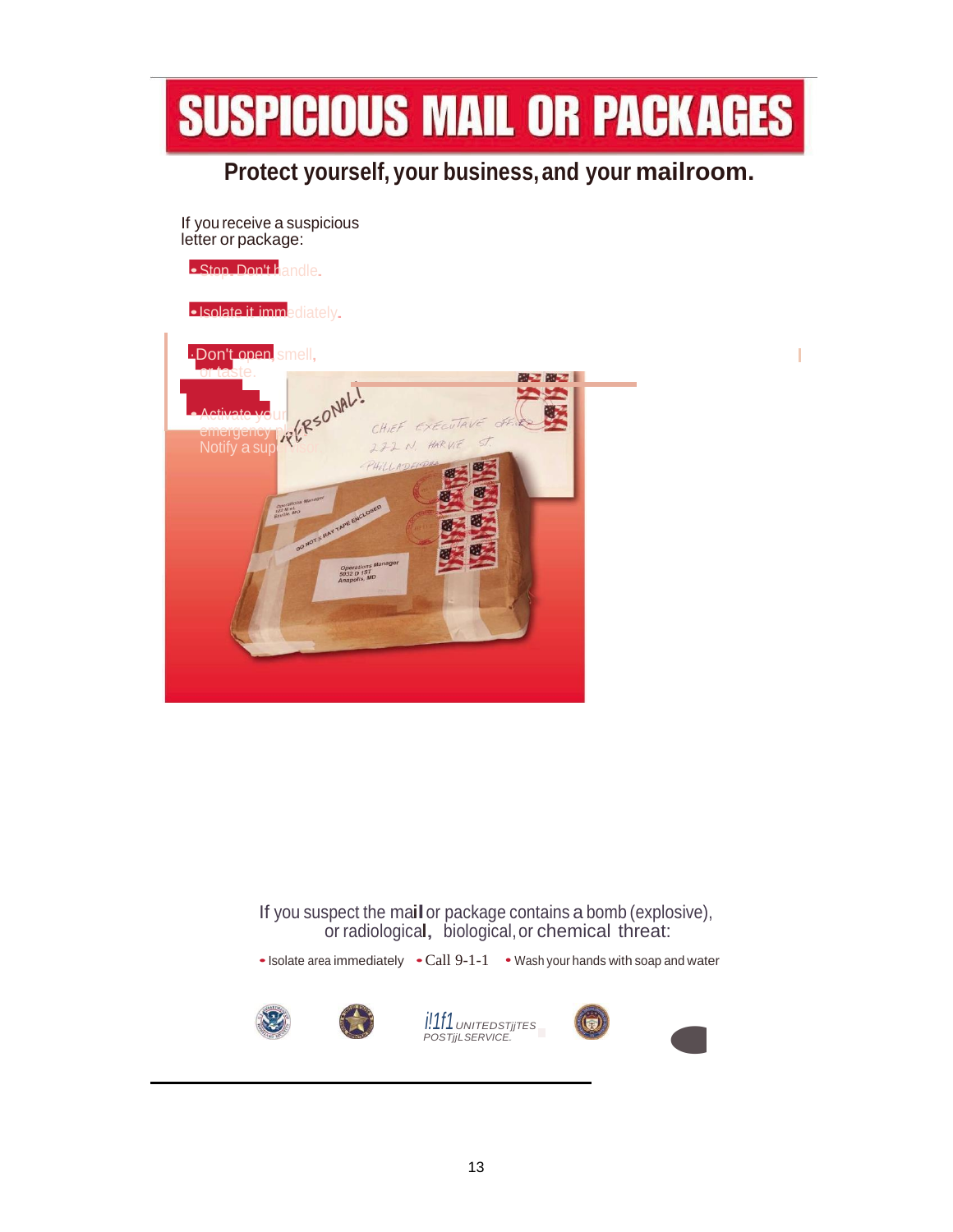## **Plane Crash**

#### **Tri-Cities Airport**

- a) In the event of a plane crash at or near the airport, not on campus, implement the following measures:
- b) Notify campus police at extension 3255 or 677.7927 to see if evacuation is required.
- c) If evacuation is required, implement the following:
	- 1. Pull the fire alarm.
	- 2. Turn your radio to channel 1.
- d) Begin evacuation procedures directing individuals to evacuate to an area designated by campus police.
- e) Remind everyone to be CALM and evacuate in an orderly manner.
- f) Tell occupants to use the exits on the west and north side of campus. The exit on the south side (near maintenance) will be blocked.
- g) When you have verified your building is clear, notify campus police. Await further directions from the President or his/her designee.

#### **Plane Crash (Elizabethton)**

The Building Coordinator will make a determination as to the need to evacuate depending upon the severity of the situation; however, the Building Coordinator should notify campus police immediately.

#### **Plane Crash (On Campus)**

In the event of a plane crash on the Blountville campus, implement the following measures:

- a) Initially take cover under a desk or some other item,
- b) Turn your radio to channel 1,
- c) Notify campus police,
- d) Begin evacuation procedures away from the crash scene,
- e) Remind everyone to be CALM and to evacuate in an orderly manner to a safe location designated by campus police,
- f) Remind faculty and staff to assist students, visitors, the handicapped, or injured persons out of the building,
- g) When you have verified your building is clear, notify campus police and move to the designated evacuation site.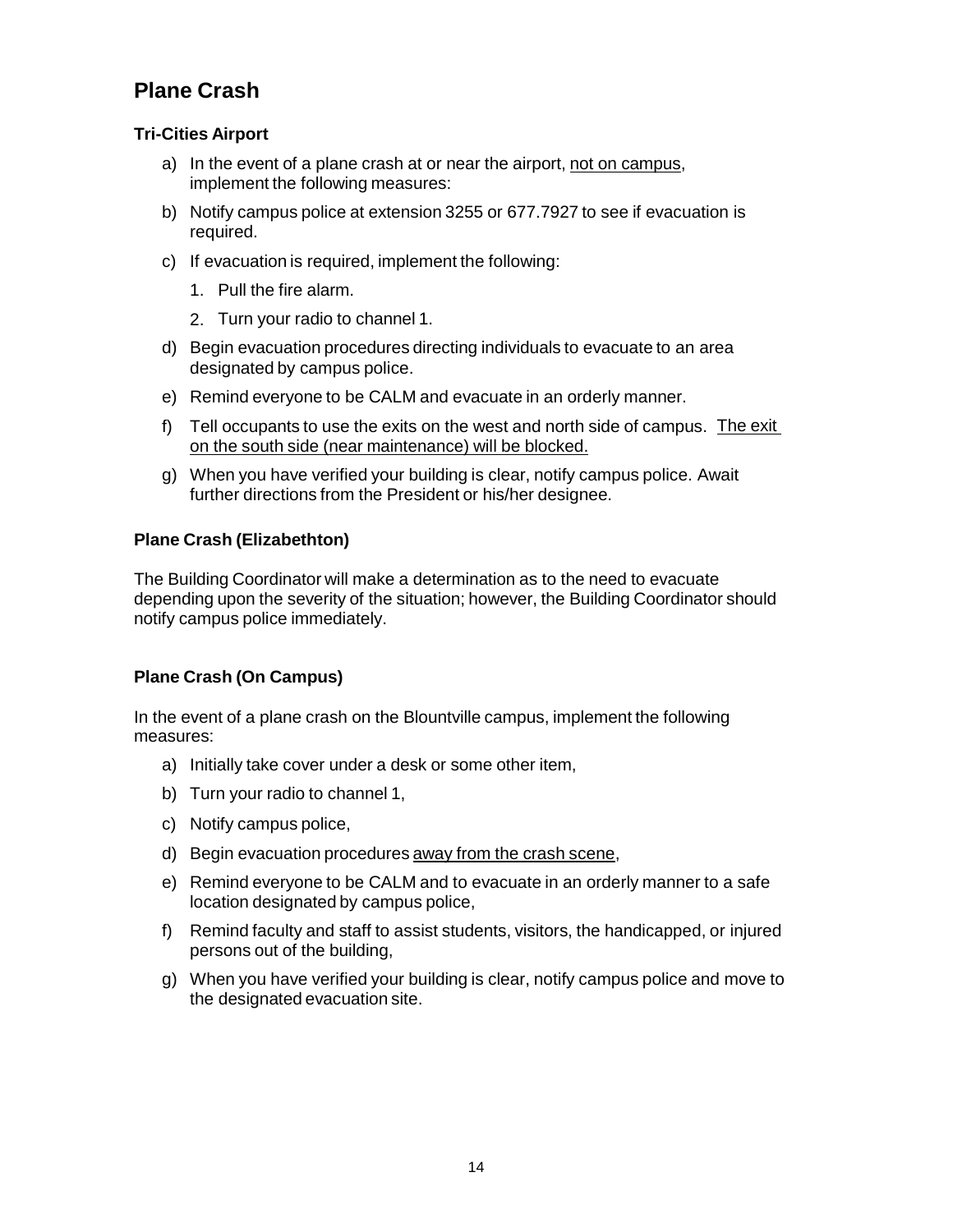### **Severe Weather Warning**

Actions to be taken during a tornado **WARNING** (A tornado WARNING is issued when a tornado funnel is sighted or indicated by weather radar):

- a) Go to channel 1 on the radio.
- b) Immediately move occupants to the pre-designated "safe areas", or basement, or first floor interior hallway, or restrooms/closets or other enclosed small areas away from large glass.
- c) Get under sturdy furniture, if possible.
- d) Stay away from windows.
- e) If caught outside, crouch in a nearby ditch.
- f) Close all doors to include fire doors.

Actions to take during a tornado **WATCH** (A tornado WATCH is issued when weather conditions are favorable to the formation of tornados):

- a) Keep alert to weather and approaching storms,
- b) Be prepared to take emergency shelter as noted above. If you cannot get to one of the "safe areas" listed below, get in a ground floor hallway and cover up,
- c) Severe Thunderstorm Warning,
- d) Immediately go inside for protection;
- e) Stay away from windows, water faucets, and other plumbing fixtures; Do not use telephones, televisions, or computers since lightening can travel through wiring;
- f) If outside, stay away from tall trees and other objects that are likely to be struck by lightning; and,
- g) If caught in an open field, crouch close to or lie flat on the ground.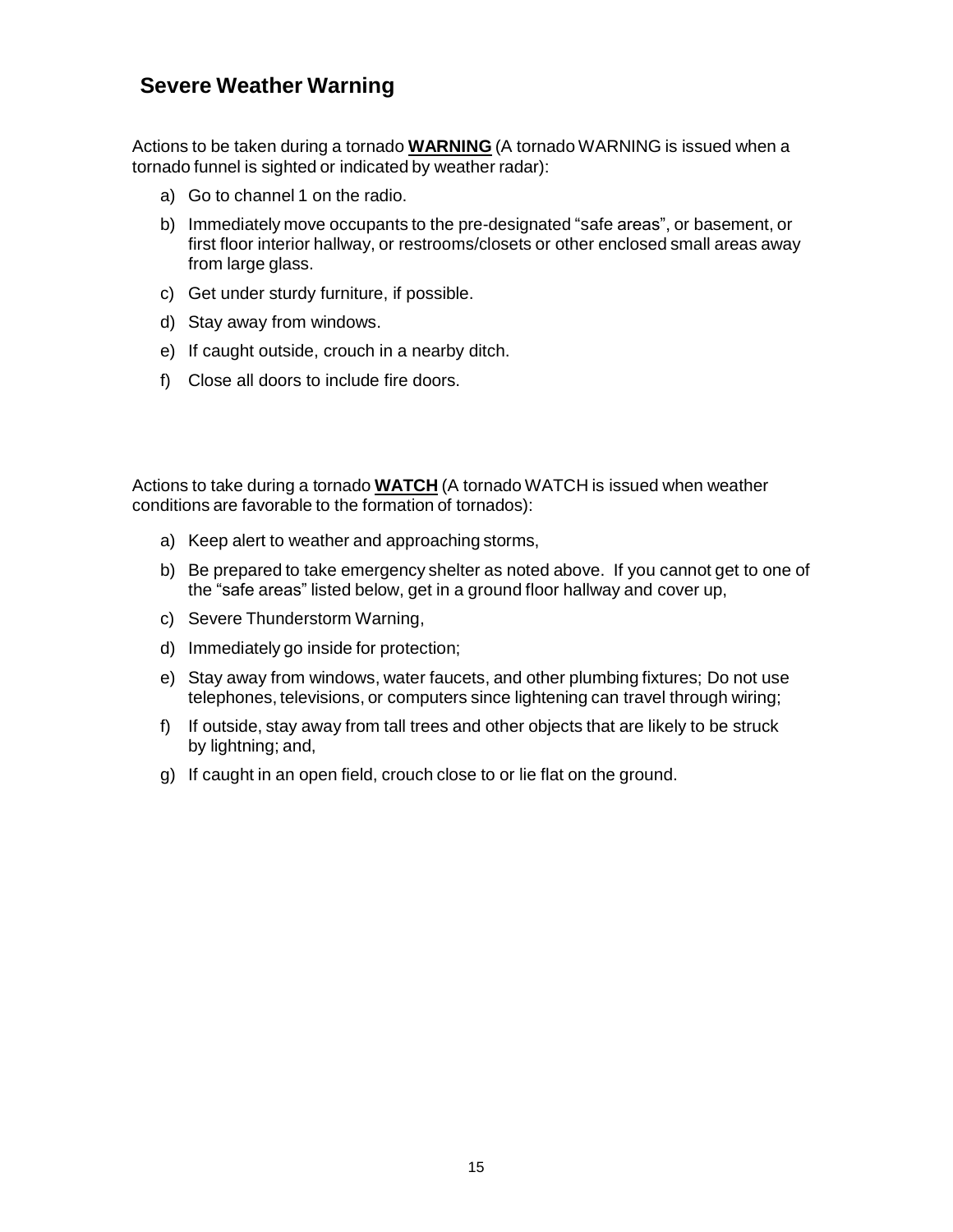### **Severe Weather Watch**

- a) Listen to a local radio station or monitor the Internet for additional information;
- b) Be alert to weather conditions and signs of thunder and lightning; and
- c) Be prepared to re-locate building occupants to a designated building severe weather safe area.

## **Tornado Facts**

- a) Tornados usually travel in a Southwest to Northeast direction and rotate counterclockwise.
- b) The sound of a tornado has been described as a roaring, rushing noise, like the sound of a train going through a tunnel or over a trestle.
- c) Tornados are most likely to occur between 3 PM and 7 PM.
- d) The length of path of an average tornado is four to sixteen miles. The width of an average tornado is three to four hundred yards. Large tornados can have an average length of path of one hundred miles and the width can average one mile.
- e) The windward side (southwest) usually takes the full fury of the winds.
- f) Even the most modern building codes do not require buildings to withstand the winds of a tornado.
- g) Wind speeds can average up to three hundred miles an hour in tornados.
- h) Speed of travel can average between twenty-five to seventy-five miles per hour.
- i) March to May is peak tornado season in the southern United States.
- j) Any material sucked into a tornado can become a deadly missile.
- k) Flat roofs tend to be lifted up and carried away and outer walls collapse upon inner walls creating an extreme load on interior walls.
- l) Avoid any areas that have windows. Glass does not hold up to extreme conditions and becomes a deadly weapon during a tornado.
- m) Bathrooms, closets, and hallways on the first floor are usually the safest areas.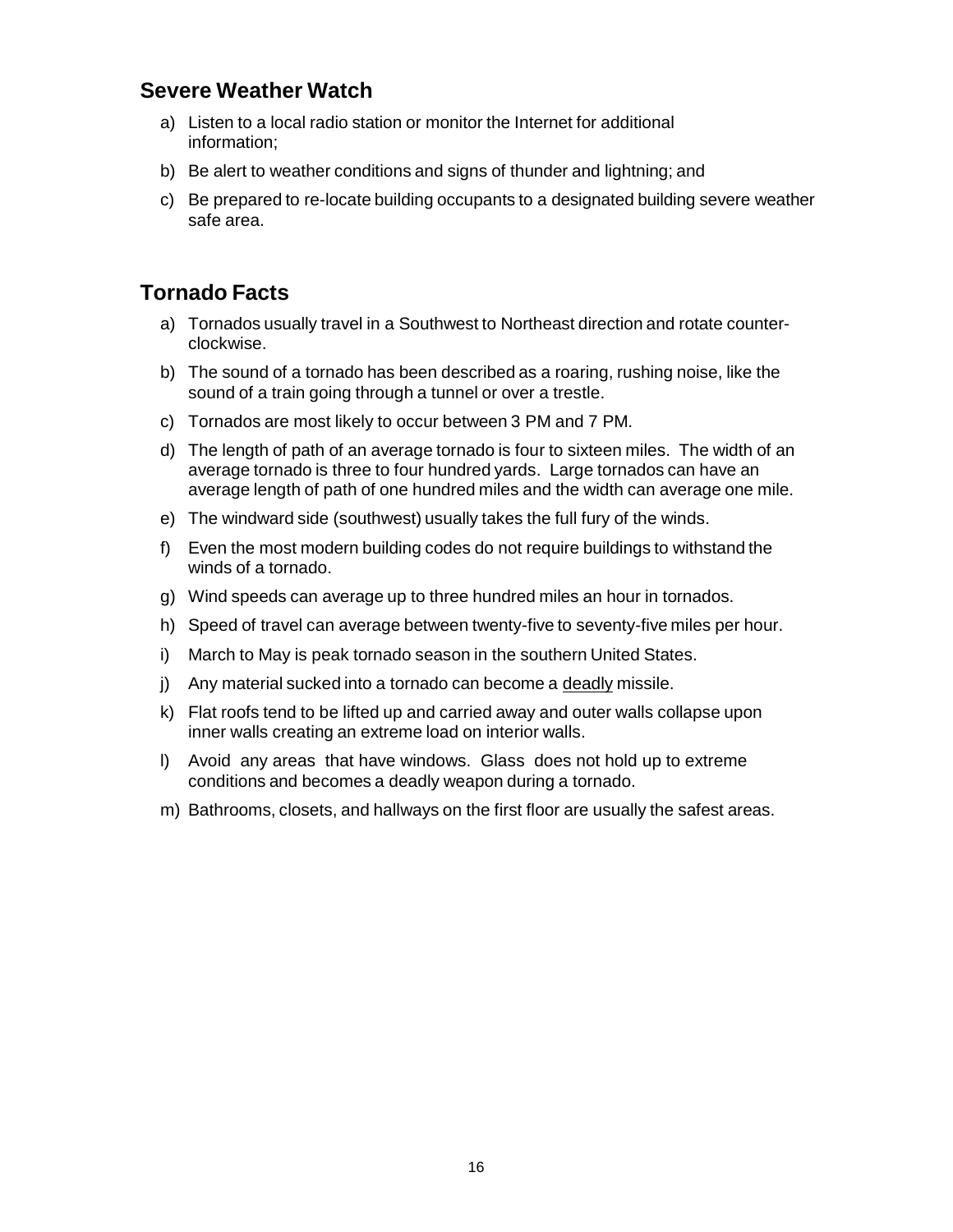# **SEVERE WEATHER SAFE AREAS**

Building occupants should get to the ground floor of any building during a severe weather warning. Interior rooms with no glass are the preferred areas to relocate. Interior hallways can be used. The following locations, not all inclusive, are some recommended areas that could be utilized in the event of a Tornado Warning.

# **General Studies Building**

| Room#             | <b>Area Type</b> | Room #            | <b>Area Type</b> |
|-------------------|------------------|-------------------|------------------|
| C1101             | <b>Office</b>    | C2105             | Restroom         |
| C1100             | Corridor         | C <sub>2113</sub> | <b>Office</b>    |
| C1107             | <b>Office</b>    | C <sub>2304</sub> | Restroom         |
| C <sub>1111</sub> | <b>Office</b>    | C2306             | Restroom         |
| C1113             | <b>Office</b>    | C2407             | <b>Office</b>    |
| C1114B            | <b>Office</b>    | C2409             | <b>Office</b>    |
| $C2101 - C2111$   | Corridor         | C2421             | Restroom         |
| C <sub>2103</sub> | Restroom         | C2423             | Restroom         |

# **Student Services Building**

| Room # | Area Type                | Room # | Area Type      |
|--------|--------------------------|--------|----------------|
| A102   | Classroom                | A111   | Subway         |
| A110   | <b>Staff Dining Room</b> | N/A    | Restroom (All) |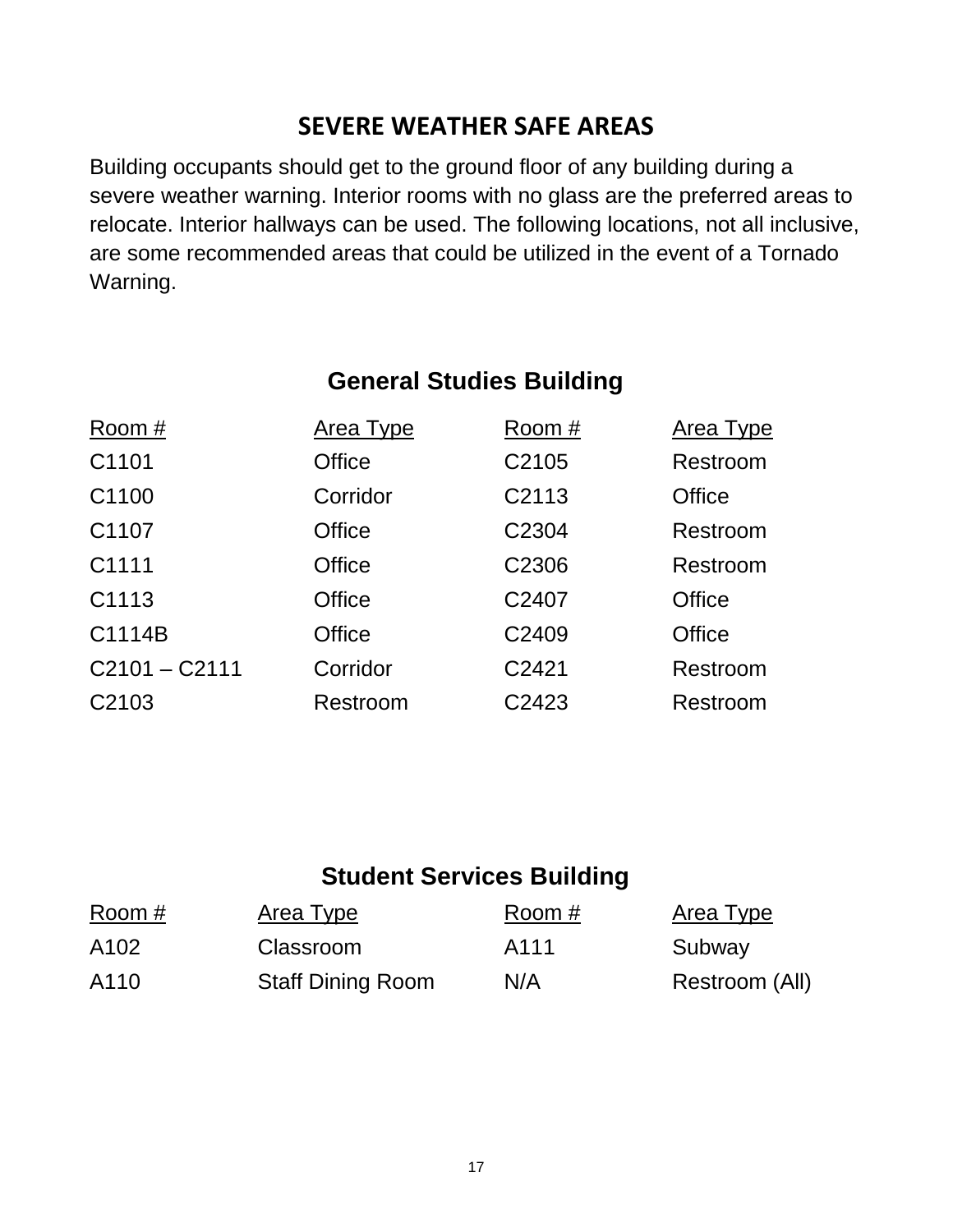# **Powers Building**

| Area Type                               |
|-----------------------------------------|
| 1 <sup>st</sup> Floor                   |
| 1 <sup>st</sup> Floor                   |
| 1 <sup>st</sup> & 2 <sup>nd</sup> Floor |
| $1st$ Floor                             |
|                                         |

# **Faculty Building**

| Room #             | Area Type   |
|--------------------|-------------|
| F <sub>100</sub> A | Office      |
| Men's Restroom     | $1st$ Floor |
| Women's Restroom   | $1st$ Floor |

# **Pierce Building**

| Room#            | <b>Area Type</b> | Room #       | <b>Area Type</b> |
|------------------|------------------|--------------|------------------|
| P101C            | Office           | P213         | Restroom         |
| <b>P101F</b>     | Office           | P214         | Restroom         |
| P <sub>102</sub> | Office           | <b>P218A</b> | <b>Office</b>    |
| P <sub>104</sub> | Lounge           | <b>P218B</b> | <b>Office</b>    |
| <b>P104A</b>     | Restroom         | <b>P218C</b> | <b>Office</b>    |
| P104B            | Restroom         | <b>P218D</b> | <b>Office</b>    |
| P <sub>202</sub> | Office           | <b>P218E</b> | <b>Office</b>    |
| P <sub>205</sub> | Office           | <b>P218F</b> | <b>Office</b>    |
| <b>P205B</b>     | Conference Room  | P218G        | <b>Office</b>    |
| <b>P205C</b>     | Office           | <b>P218H</b> | Office           |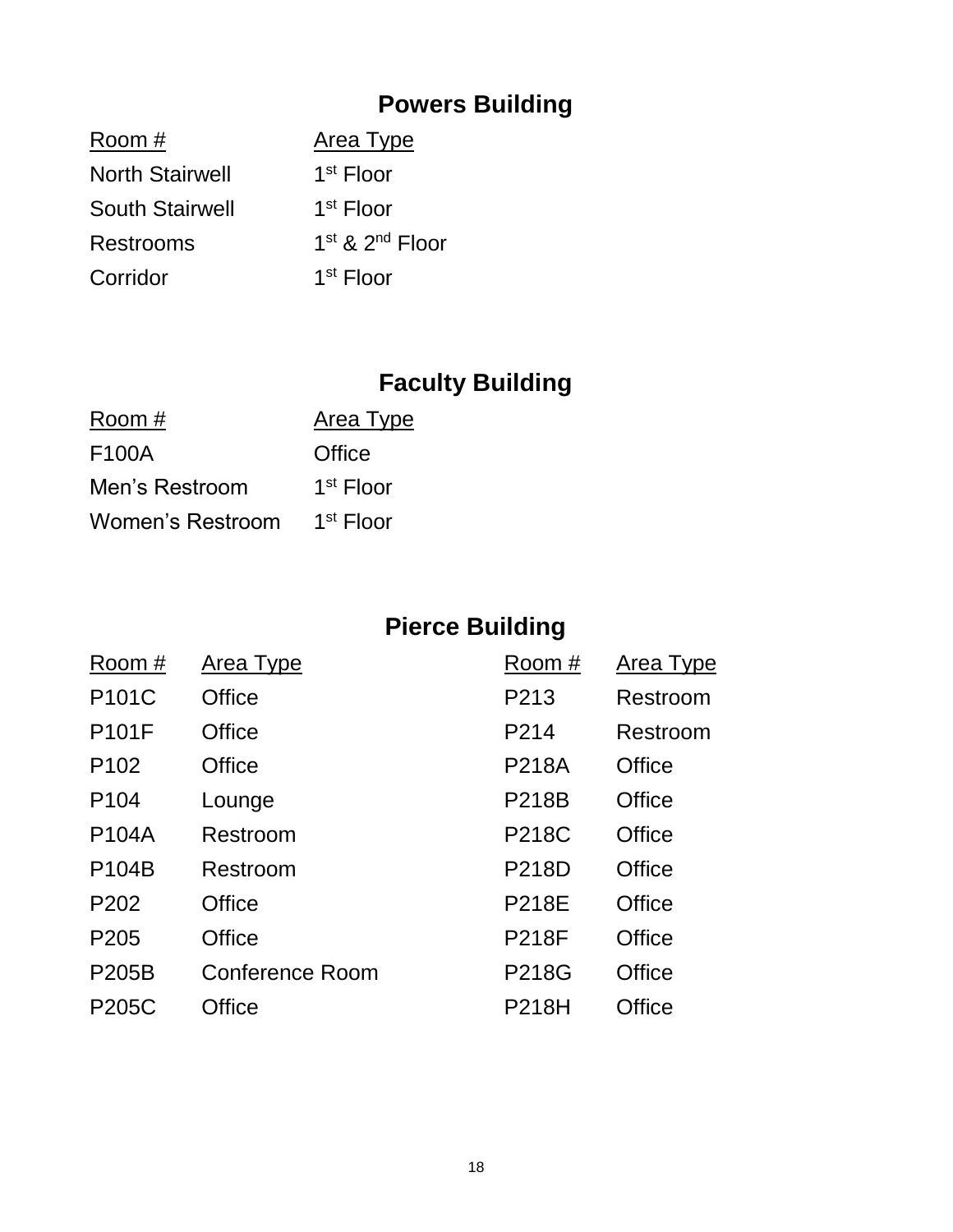# **Library**

|                  | Room # Area Type |                  | Room $#$ Area Type     |
|------------------|------------------|------------------|------------------------|
| L <sub>102</sub> | Vending          | L <sub>106</sub> | <b>Conference Room</b> |
| L <sub>104</sub> | Restroom         | L <sub>113</sub> | Prod. Studio           |
| L <sub>105</sub> | Restroom         |                  |                        |

# **New Maintenance Building**

| Room #           | Area Type        | Room #           | Area Type |
|------------------|------------------|------------------|-----------|
| N <sub>103</sub> | <b>Breakroom</b> | N <sub>105</sub> | Restroom  |
| N <sub>104</sub> | Restroom         | N114             | Restroom  |

# **Fine Arts Bldg.**

| Room #           | <b>Area Type</b> | Room #           | Area Type |
|------------------|------------------|------------------|-----------|
| D <sub>166</sub> | Restroom         | D <sub>179</sub> | Restroom  |
| D <sub>167</sub> | Restroom         | D <sub>182</sub> | Corridor  |
| D <sub>173</sub> | Restroom         | D <sub>185</sub> | Restroom  |
| D <sub>178</sub> | Lounge           | D <sub>186</sub> | Restroom  |

## **Humanities**

Room # Area Type

H134 Office

Note: 1<sup>st</sup> floor center of room near stairwell in center of building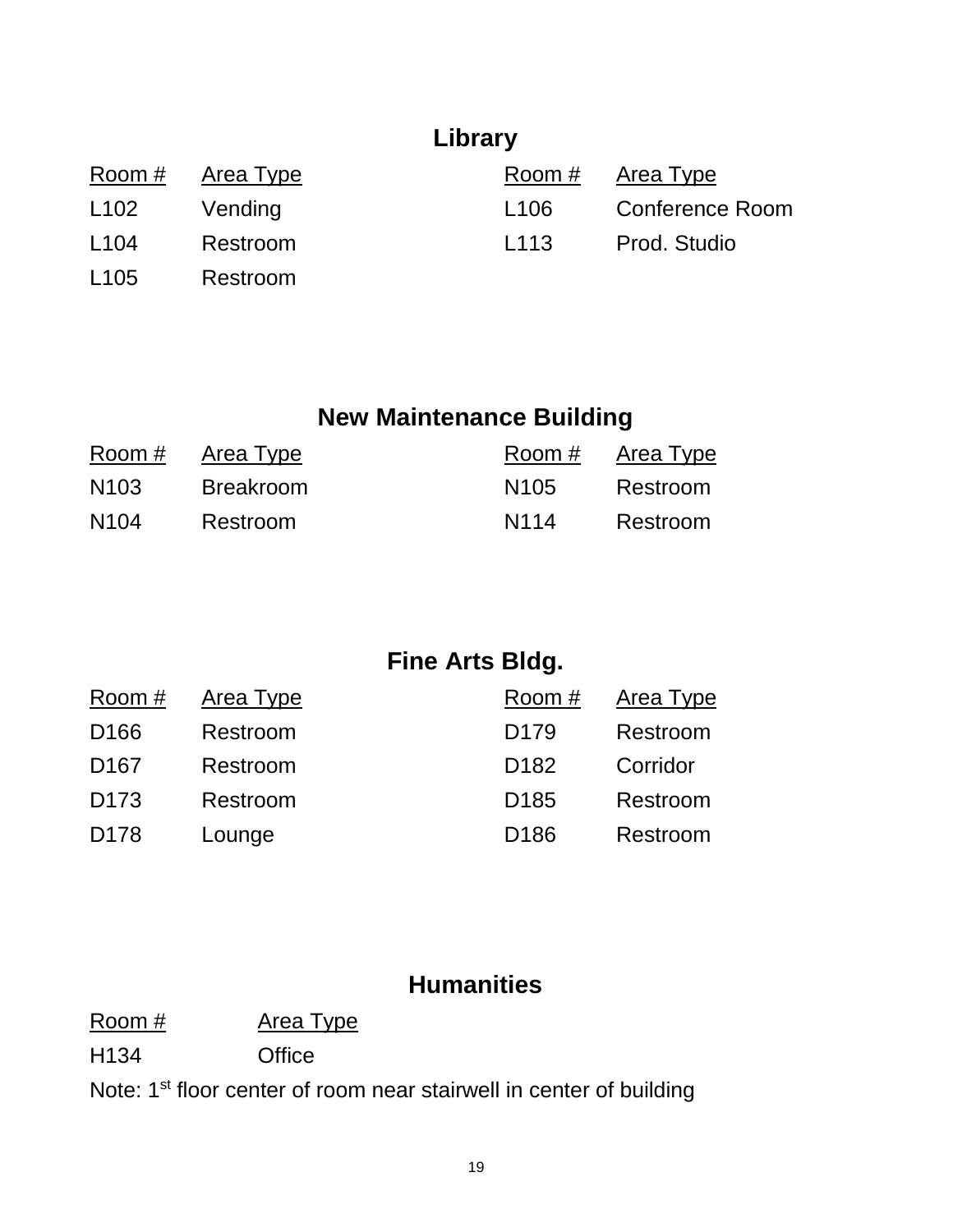# **Kingsport Center for Higher Edu. (KCHE)**

| Room # | Area Type  | Room # | Area Type |
|--------|------------|--------|-----------|
| 129    | Office     | 146    | Restroom  |
| 137    | Auditorium | 147    | Restroom  |

## **Blazier-Wilson Hall**

| Room #        | Area Type |
|---------------|-----------|
| 103           | Office    |
| All Restrooms |           |

# **Regional Center for Health Professions (RCHP)**

| Room # | Area Type        | Room #                | Area Type        |
|--------|------------------|-----------------------|------------------|
| 106    | <b>Breakroom</b> | 141                   | Classroom        |
| 127    | Classroom        | 143                   | Office           |
| 140    | Classroom        | 1 <sup>st</sup> floor | <b>Restrooms</b> |

# **Regional Center for Advanced Manufacturing (RCAM)**

| Room # | Area Type | Room # | Area Type |
|--------|-----------|--------|-----------|
| 137    | Classroom | 139    | Classroom |
| 138    | Classroom | 141    | Classroom |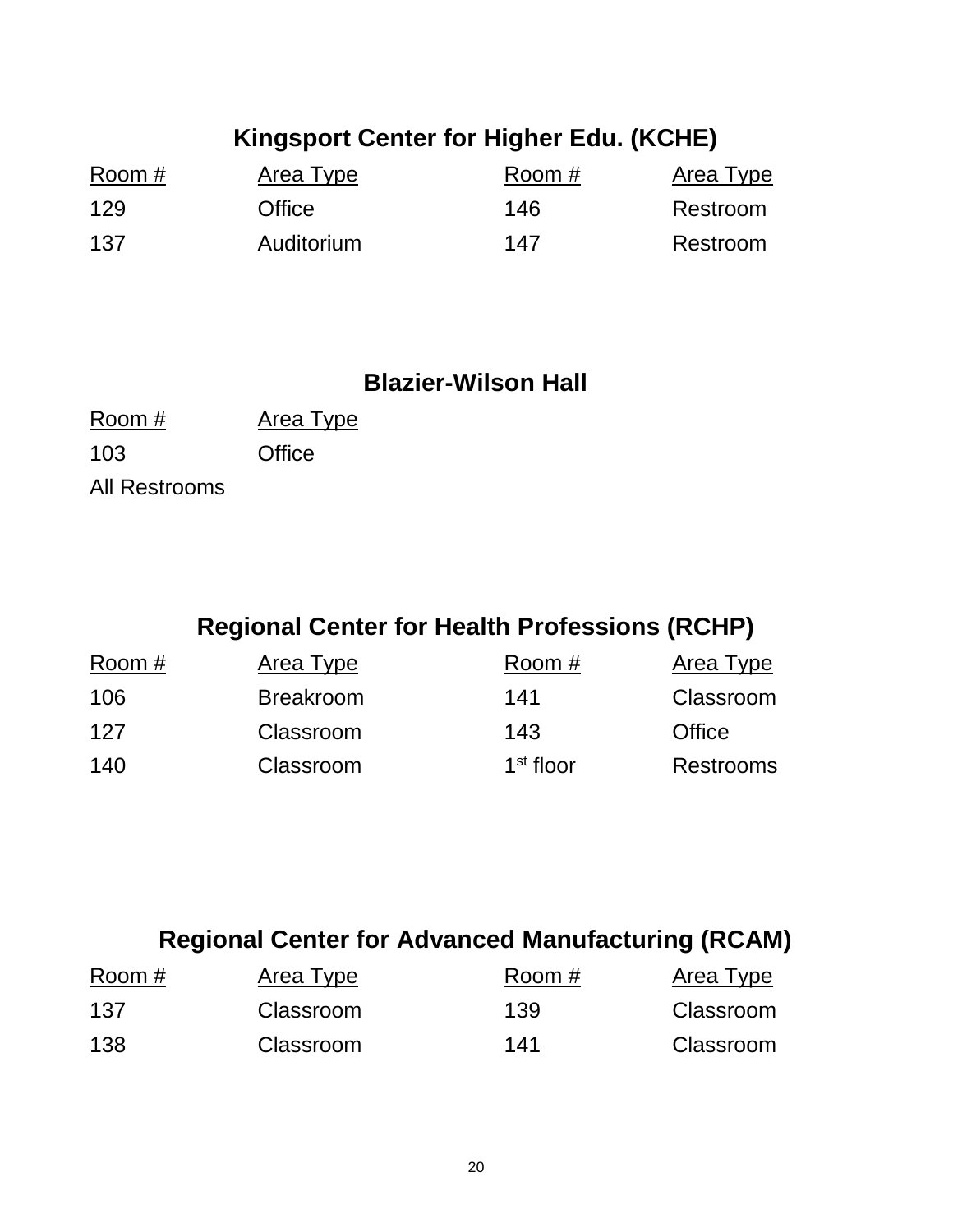# **Regional Center for Advanced Manufacturing Academy** First Floor Corridor

# **Regional Center for Automotive Professionals (RCAP)**

| Room # | Area Type | Room # | Area Type |
|--------|-----------|--------|-----------|
| 104    | Classroom | 111    | Restroom  |
| 106    | Office    | 112    | Restroom  |
| 107    | Office    |        |           |

# **Northeast State @ Gray**

Room # Area Type 104 Classroom 108 Classroom All Restrooms

# **Northeast State @ Elizabethton**

| Room# | Area Type     | Room # | Area Type |
|-------|---------------|--------|-----------|
| 103   | Lab           | 121    | Workroom  |
| 113A  | <b>Closet</b> | 125    | Classroom |
| 113B  | Restroom      | 127    | Classroom |
| 115   | Restroom      |        |           |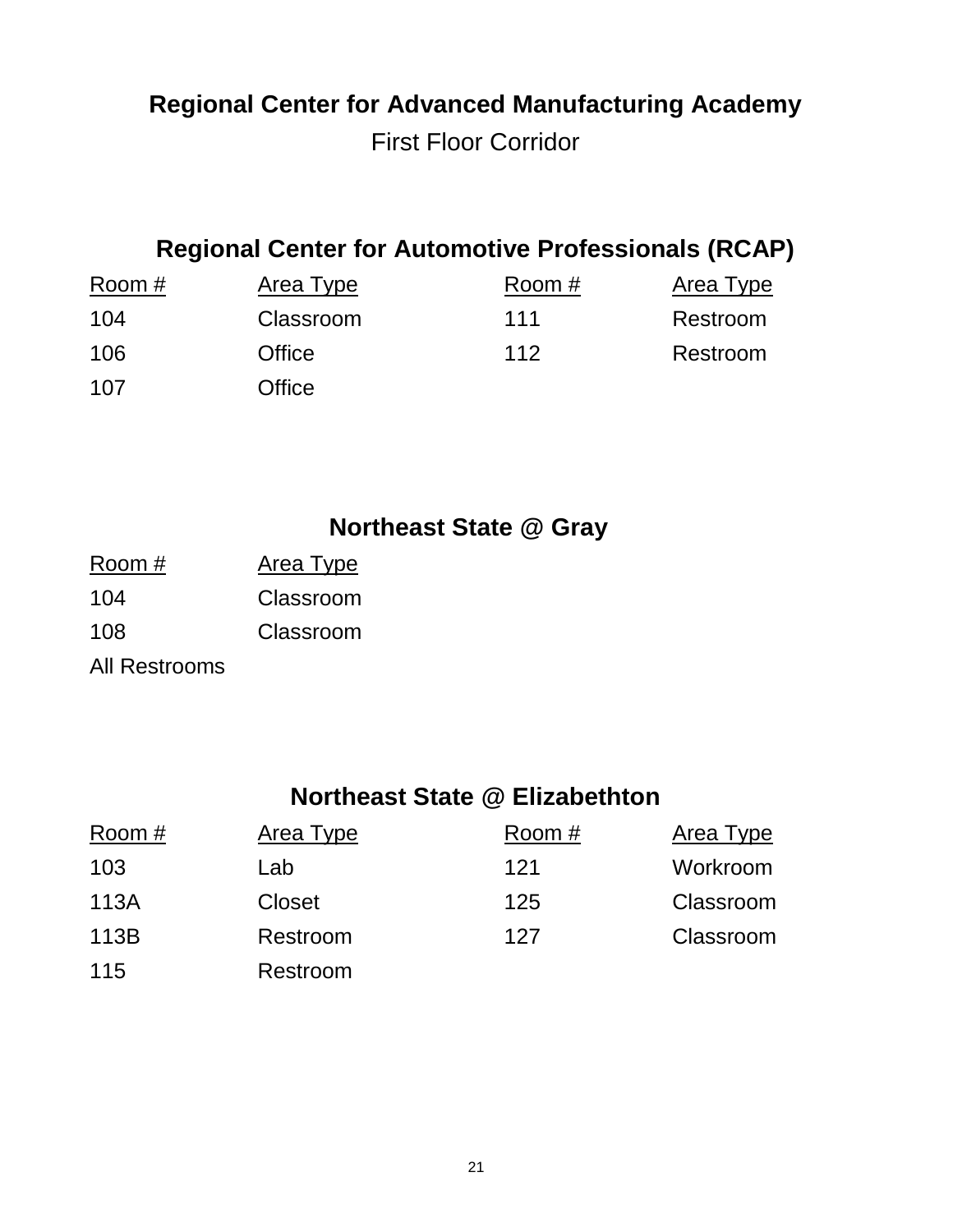## **Earthquakes**

#### **Before an Earthquake Occurs**

- a) Keep a flashlight and possibly a portable radio, both with fresh batteries, in the Building Coordinator/Assistant Kit.
- b) Place large and heavy objects on lower shelves. Bottled goods, glass and other breakables should not be stored in high places or left where they can freely slide on shelves.
- c) Remove picture frames, mirrors, and other heavy objects over the bed or desk.

#### **During an Earthquake**

- a) First and foremost, stay calm! Think through the consequences of any action taken.
- b) Tell people who are outdoors to stay outdoors and people that are indoors to stay indoors. Most injuries during quakes occur as people are entering or leaving buildings.
- c) If indoors, tell building occupants to take cover under a heavy desk or table, in doorways or halls, or against inside walls. Stay away from glass. Remember, **DROP** (to lowest level possible), **COVER** get under something that will protect you from flying debris), and **HOLD ON** (until earthquake is over).
- d) If outdoors, tell people to move away from buildings and utility wires. The greatest danger comes from falling debris just outside of doorways or outer walls. Once in the open, stay there until shaking stops.
- e) If in a moving car, tell people to stop as soon as possible, but stay in the car. A car may jiggle violently on its springs, but it is a good place to stay until the shaking stops. When driving on, watch for hazards created by the quake. Some of these hazards include fallen or falling objects, downed electrical wires, or broken or undermined roadways.

#### **After an Earthquake**

- a) Be prepared for additional earthquake shocks called "after-shocks." Although most of these are smaller than the main shock, some may be large enough to cause additional damage.
- b) Stay out of severely damaged buildings. After-shocks can shake them down. Check for injuries. Don't attempt to move seriously injured persons unless they are in immediate danger of further injury.
- c) If water pipes are damaged, shut off the supply at the main valve. Emergency water may be drawn from water heaters, toilet tanks (not bowl), and melted ice.
- d) Check to see that sewage lines are intact before using sanitary facilities. If applicable, cut off the gas supply or contact the gas utility company. Report the incident to campus police.
- e) Plant Operations will direct the cleanup of debris.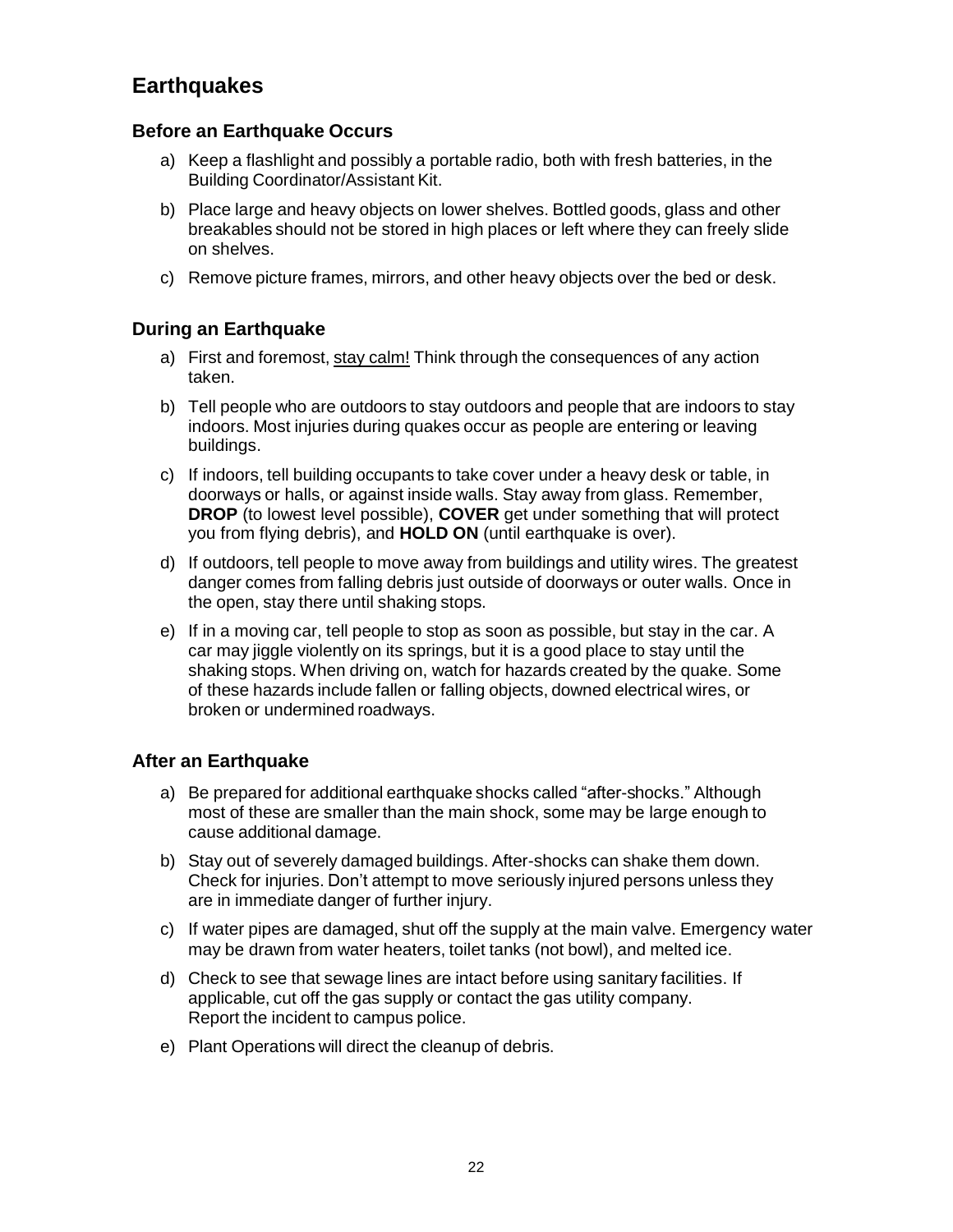### **Shelter-in-Place Procedures**

Shelter-in-Place is used when there is an immediate threat to the safety of individuals on any campus such as an active shooter or armed intruder. Campus police or 9-1-1 at satellite sites should be immediately notified as to the nature and location of the threat. Building Coordinators should implement the following steps:

- a) Remain calm!
- b) Notify campus police at 677.7927 or 9-1-1.
- c) Go to channel 1 on the radio. Let campus police know when building is locked down. Report all developments immediately and keep the Northeast State Community College Police Department current on your situation!
- d) Briefly advise building occupants of the nature of emergency.
- e) Get occupants out of the hallways into an office/classroom/closet. Instruct building occupants to go to "take cover" in an inner office or closet, getting behind a desk or object and lock the door, if possible. Instruct individuals to put cell phones on vibrate; turn off lights, shut blinds, if possible, and remain quiet.
- f) Remember, if it is safe to leave the area of an immediate threat, evacuate to a safe location and then call 9-1-1. This decision must be made by the individual.
- g) Check bathrooms and elevators.
- h) Shut blinds or cover windows, if possible.
- i) Do not pull the fire alarm.
- j) Keep campus police advised of your situation. Building Coordinators should notify campus police when your building is locked down or you have any problems/concerns. Communication is the single most key element in handling a situation. Implement a survival mindset.
- k) Implement a survival mindset. If an active shooter enters a room, as a last resort, team up and resist in any way possible.
- l) Remain in your room until law enforcement (campus police or an outside agency) arrives and directs actions of building occupants.
- m) Do not have any weapons in your hand when law enforcement arrives and show your hands. Do not make any gestures with your hands that could be interpreted as threatening.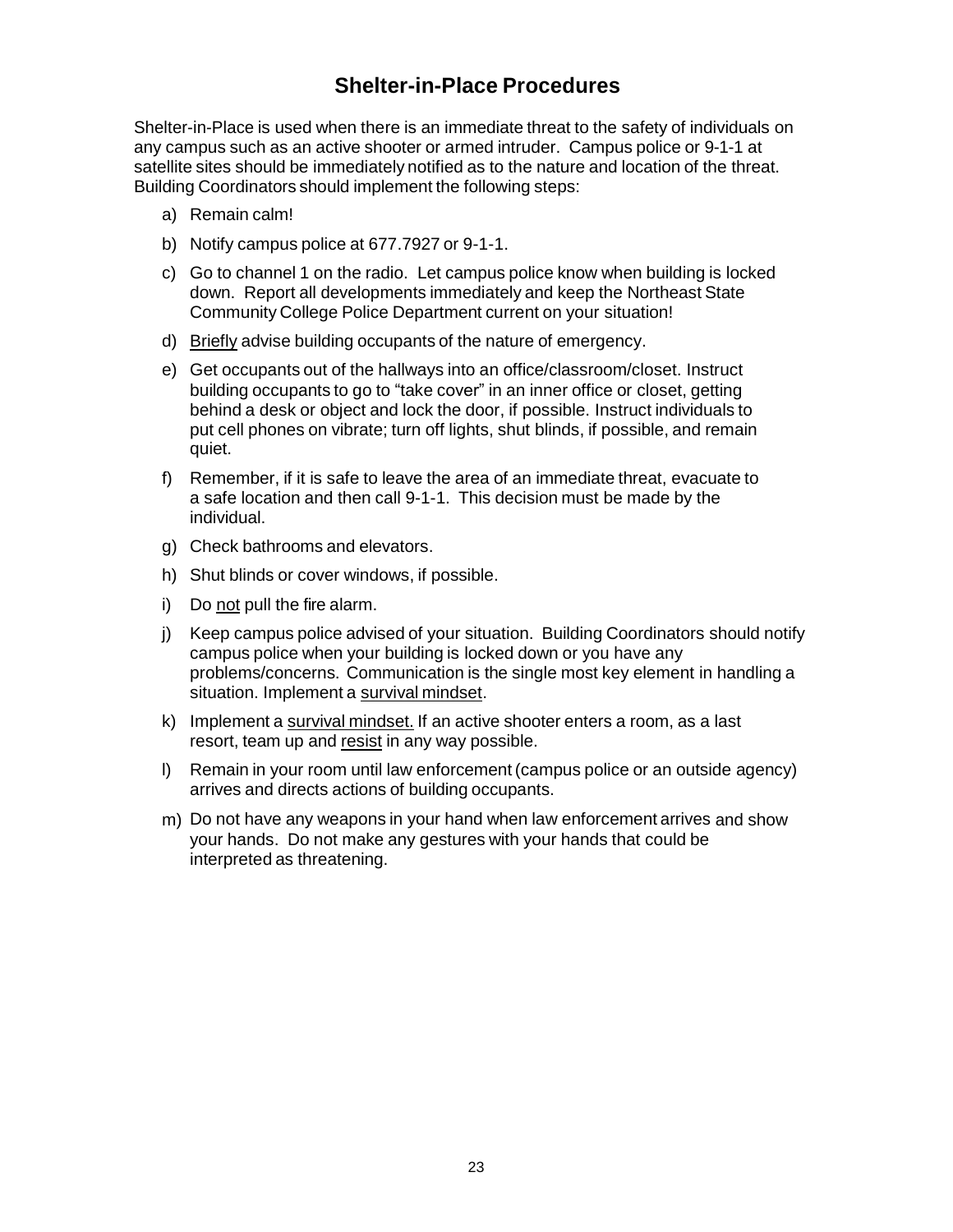## **Hostage Situation**

Building Coordinators/Assistant Building Coordinators should advise building occupants of the following if taken hostage:

- a) Appear as calm as possible.
- b) The initial 45 minutes are often the most dangerous. Follow instructions, be alert, and stay alive. Captors are emotionally disturbed and it is difficult to predict their response to a given situation.
- c) Don't speak unless spoken to and then only when necessary. Don't talk down or attempt to rationalize with the captor.
- d) Avoid appearing hostile.
- e) Maintain eye contact with the captor at all times, if possible, but do not stare. Do not make quick or sudden moves. Ask your captors before going to the bathroom, taking medication, or receiving first aid.
- f) Be observant and try to remember as many details about the captors as possible. In the event of release or escape, the personal safety of others may depend on facts remembered about the situation.
- g) Displaying some fear may work to one's advantage.
- h) Be prepared for action in the event entry by police is made. Often they will shout instructions. Follow them immediately.
- i) Building Coordinators/Assistant Building Coordinators will assist building occupants to do the following:
	- 1. Immediately evacuate the building to a safe area using the established evacuation route. Carefully avoid the attention of those taking hostages. Take no action to intervene.
	- 2. Call campus police or 9-1-1. Provide as much accurate information as possible. Stay on the line until told to hang up.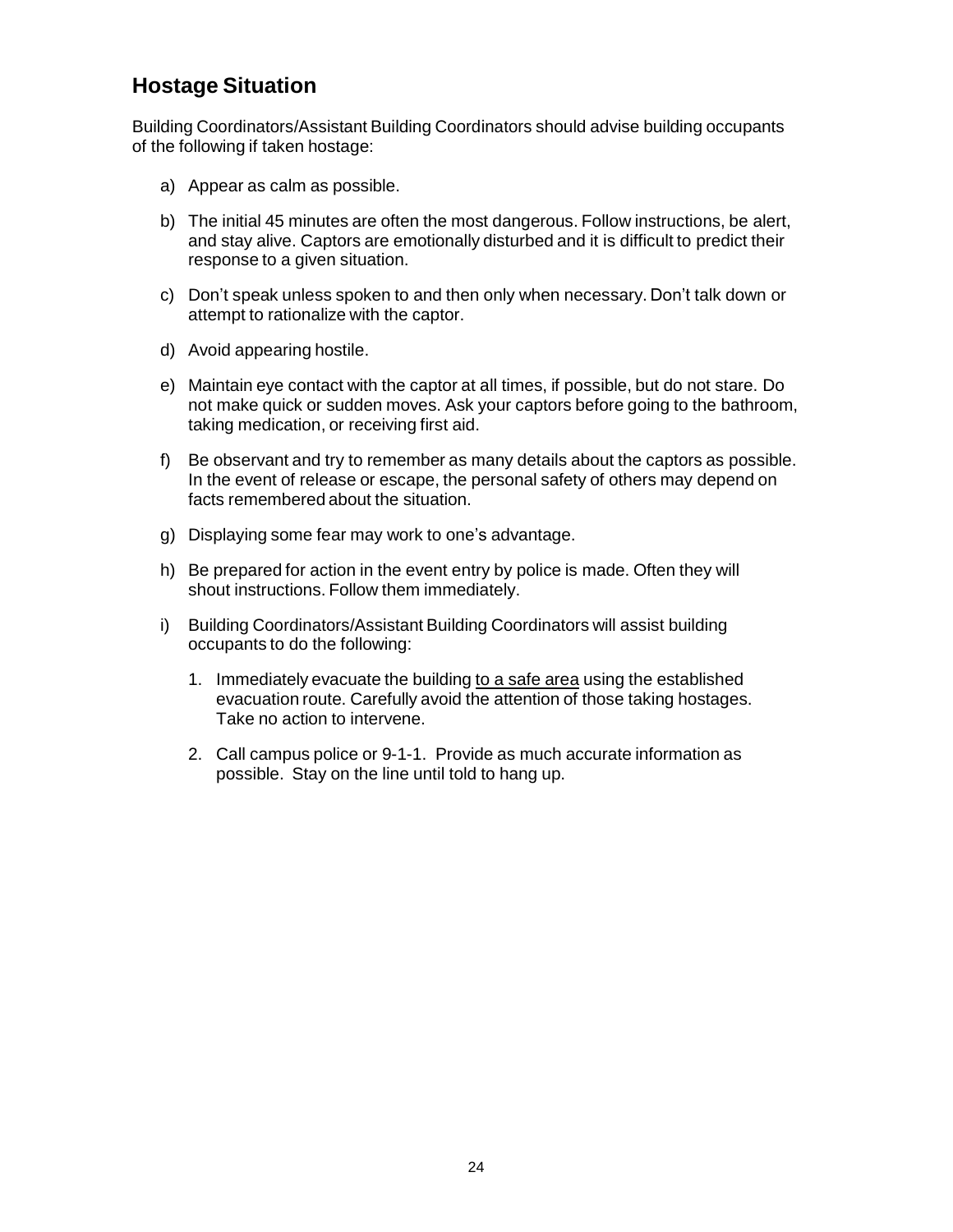## **Terrorist Attack**

#### **Weapon of Mass Destruction – Definition**

A weapon of mass destruction includes biological, chemical, incendiary, nuclear or highly explosive material and any combination thereof.

#### **General Guidelines**

Emergency action steps will depend upon the type of device and/or agent used and whether it is used on campus, in a campus building, or off campus. Anyone who happens to discover a terrorist attack should immediately call campus police or 9-1-1. Building Coordinators should:

- a) Notify campus police or 9-1-1 and evacuate the area.
- b) Avoid contamination by staying upwind of the hazard, away from the point of the release, and exposed individuals.
- c) Do not touch or move any suspicious objects.
- d) Minimize the use of cell phones.
- e) Affected individuals should be quarantined at a safe location, upwind of the hazard.
- f) If a hazardous release occurs at the campus perimeter or off campus, instruct building occupants to remain indoors until further instruction is given.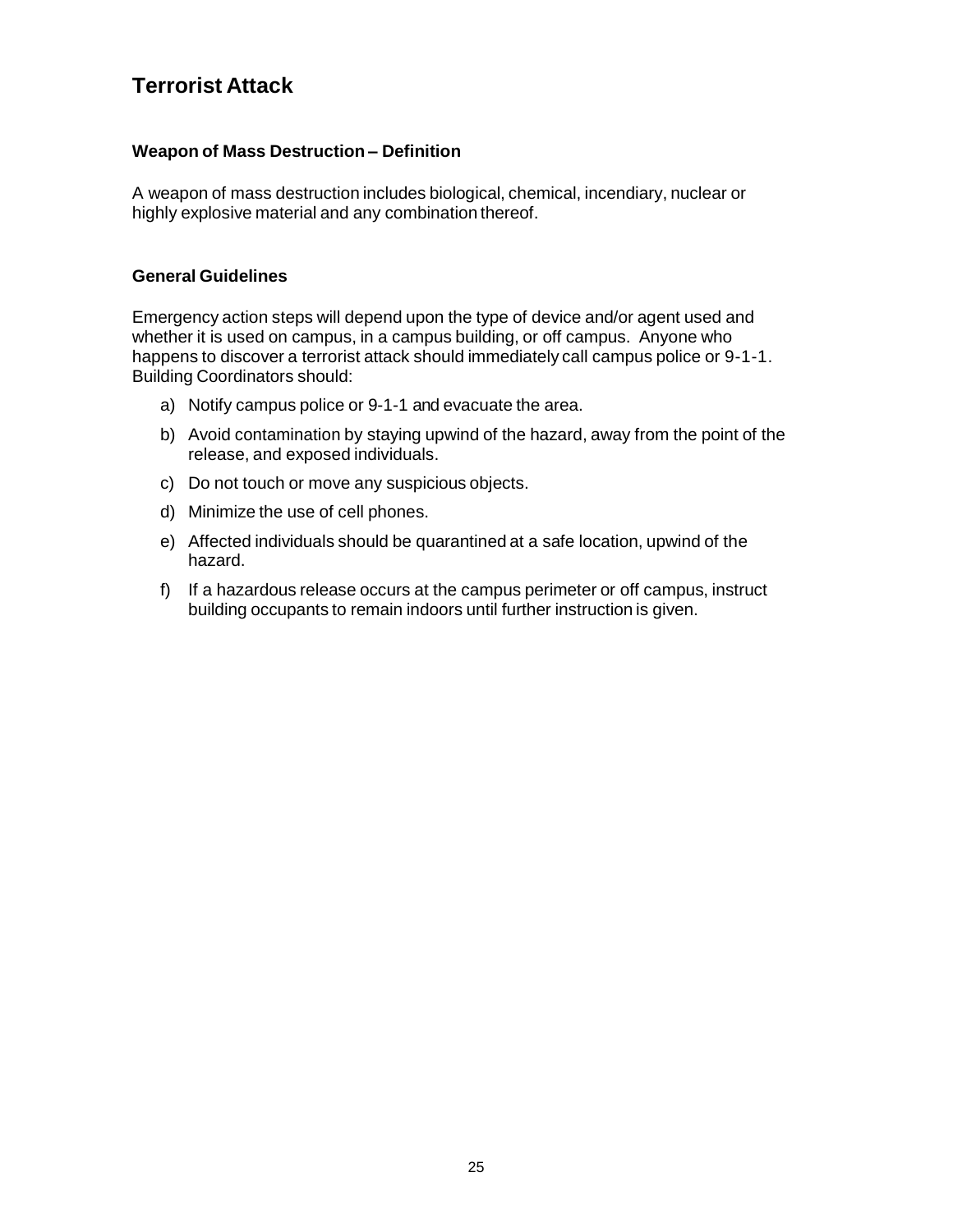## **KEY PERSONNEL TELEPHONE NUMBERS**

(all numbers area code 423 unless noted)

| Title                                                       | <b>Name</b>            | <b>Direct Dial</b> | Ext: | Home     | Cell                 |
|-------------------------------------------------------------|------------------------|--------------------|------|----------|----------------------|
| Interim President                                           | James King             | 323.0201           | 3445 |          | (615)<br>785.4306    |
| <b>Executive Assistant to the</b><br>President              | <b>Cindy Christian</b> | 323.0201           | 3201 |          | 647.1387             |
| <b>Vice President for Academic</b><br><b>Affairs</b>        | <b>Sam Rowell</b>      | 279.7632           | 7632 |          | (276)<br>608.2567    |
| <b>Chief Financial Officer</b>                              | <b>Chad Bailey</b>     | 354.5370           | 5370 |          | 967.6141             |
| Interim Chief Advancement<br>Officer/Title IX               | <b>Tim Harrison</b>    | 354.5255           | 5255 |          | $(706)$ 246-<br>5582 |
| <b>Vice President for Student Affairs</b>                   | <b>Matt DeLozier</b>   | 323.0231           | 3231 |          | (828)<br>400.1575    |
| <b>Vice President for</b><br><b>Administrative Services</b> | <b>Fred Lewis</b>      | 279.7665           | 7665 | 926.6929 | 335.2603             |
| <b>Executive Director of Human</b><br>Resources & OE        | <b>Tyra Copas</b>      | 354.5259           | 5259 | 245.9291 | 963.8296             |
| <b>Director of Fiscal Services</b>                          | <b>Cindy Roberts</b>   | 323.0283           | 3283 | 247.6487 | 741.4689             |
| <b>Director of Plant Operations</b>                         | <b>Pete Miller</b>     | 354.2448           | 2448 | 343.7798 | 726.0379             |
| <b>Chief of Police</b>                                      | John Edens             | 279.7655           | 3355 |          | 483.4279             |
| Director of Auxiliary Services and<br>Sustainability        | Larry Hatfield         | 354.5224           | 5224 |          | 742.2457             |
| Director of Leadership Programs                             | John Adcox             | 354.2528           | 3328 |          | 429.3384             |
| <b>Assistant VP of Multi-Campus</b><br>Programs             | Pashia Hogan           | 354.2425           | 3469 | 292.2434 | 323.0469             |
| <b>Director of Community Relations</b>                      | Robert<br>Carpenter    | 323-0259           | 3259 | 477.9289 | 943.2626             |
| <b>CAMPUS POLICE</b>                                        | <b>POLICE</b>          | 677.7927           |      |          |                      |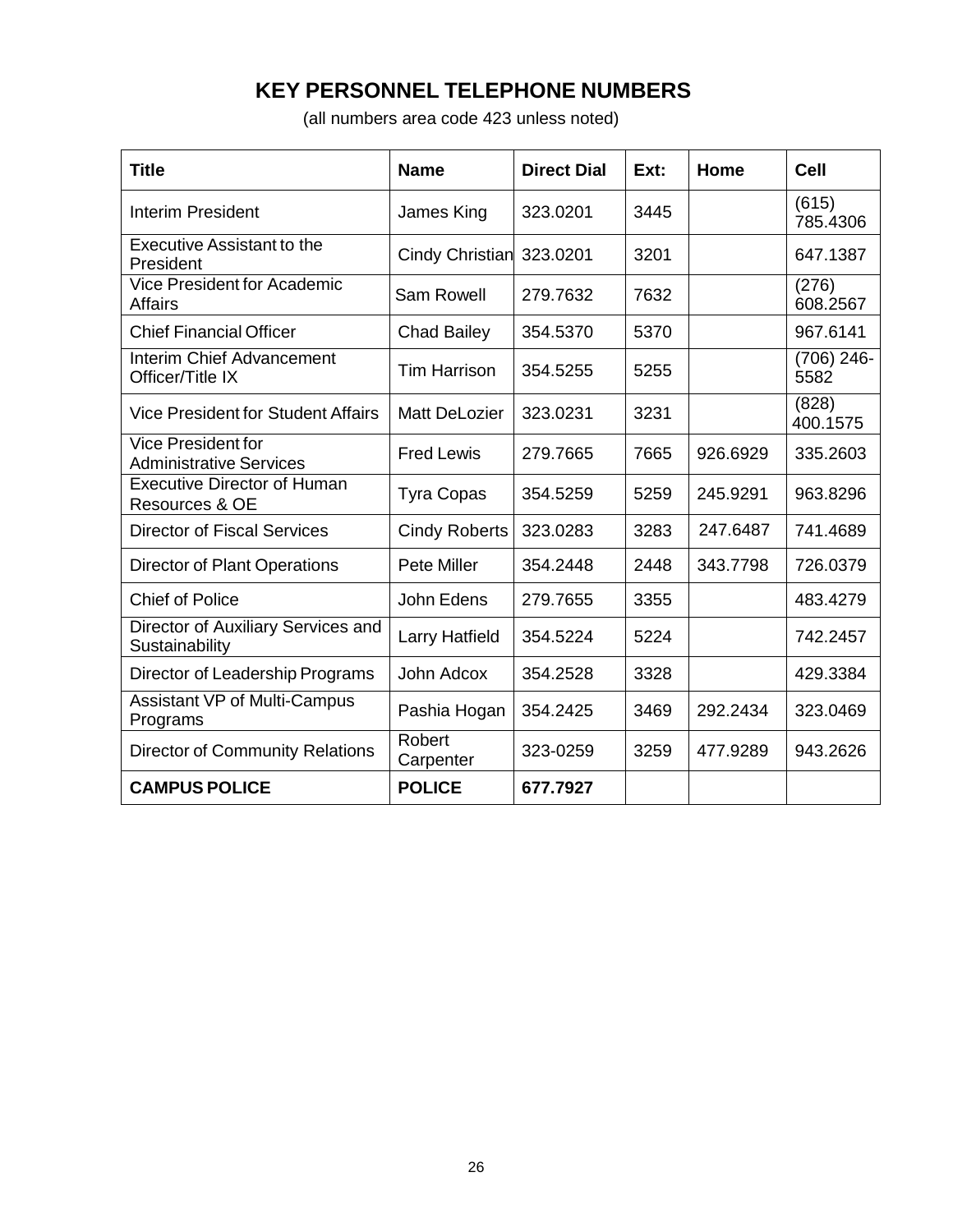# **Building Coordinator/Assistant Building Coordinator List**

#### **(As of June 22, 2018)**

| <b>Building</b>                  | <b>Name</b>            | <b>Campus Resource</b>      | <b>Floor</b>    | Phone No. |
|----------------------------------|------------------------|-----------------------------|-----------------|-----------|
| <b>Blountville (Main Campus)</b> |                        |                             |                 |           |
| Pierce                           | <b>Shirley Velasco</b> | Assist. Bldg. Coordinator   | 1 <sup>st</sup> | 3534      |
| Pierce                           | Jennifer Starling      | <b>Building Coordinator</b> | 2 <sub>nd</sub> | 7635      |
| Pierce                           | Megan Jones            | Assist. Bldg. Coordinator   | 3 <sup>rd</sup> | 3226      |
| <b>General Studies</b>           | Josh Johnson           | Assist. Bldg. Coordinator   | 2 <sub>nd</sub> | 5235      |
| <b>General Studies</b>           | Jenny Reed             | Assist. Bldg. Coordinator   | 1 <sup>st</sup> | 3291      |
| <b>General Studies</b>           | <b>Greg Walters</b>    | <b>Building Coordinator</b> | 2 <sub>nd</sub> | 5120      |
| <b>General Studies</b>           | <b>Terence Weber</b>   | Assist. Bldg. Coordinator   | All (evening)   | 5181      |
| <b>Humanities</b>                | <b>Francis Canedo</b>  | <b>Building Coordinator</b> | 1 <sup>st</sup> | 3341      |
| <b>Humanities</b>                | Xiaoping Wang          | Assist. Bldg. Coordinator   | 2 <sub>nd</sub> | 3352      |
| <b>Fine Arts</b>                 | <b>Eric Morritt</b>    | Assist. Bldg. Coordinator   | All             | 5173      |
| <b>Fine Arts</b>                 | Aaron Bradley          | <b>Building Coordinator</b> | All             | 5204      |
| <b>Student Services</b>          | Mark Beaty             | Assist. Bldg. Coordinator   | 1 <sup>st</sup> | 5241      |
| <b>Student Services</b>          | <b>Keith Tittle</b>    | <b>Building Coordinator</b> | 2 <sub>nd</sub> | 3382      |
| Powers                           | Carolyn McCracken      | <b>Building Coordinator</b> | 1 <sup>st</sup> | 3514      |
| Powers                           | Angela Shrum           | Assist. Bldg. Coordinator   | 2 <sub>nd</sub> | 3508      |
| Faculty                          | <b>Sherry Lawson</b>   | Assist. Bldg. Coordinator   | 1 <sup>st</sup> | 5178      |
| Faculty                          | Danny Lawson           | <b>Building Coordinator</b> | 2 <sub>nd</sub> | 3234      |
| Tech. Ed.                        | Jim Henrichs           | <b>Building Coordinator</b> | All             | 3275      |
| Tech. Ed.                        | Sheila Jackson         | Assist. Bldg. Coordinator   | 2 <sub>nd</sub> | 3229      |
| Tech. Ed/Campus                  | <b>Tammy Bartlett</b>  | <b>Building Coordinator</b> | All (evening)   | 3468      |
| Tech. Ed/Campus                  | <b>Patty Earhart</b>   | Assist. Bldg. Coordinator   | All (Saturday)  | 5109      |
| Tech. Ed/Campus                  | Sandra Baker           | Assist. Bldg. Coordinator   | All (evening)   | 5109      |
| Maint./Automotive                | Pete Miller            | <b>Building Coordinator</b> | All             | 2448      |
| Automotive                       | Ernie Morelock         | Assist. Bldg. Coordinator   | All             | 3463      |
| Library                          | <b>Chris Demas</b>     | <b>Building Coordinator</b> | All             | 3288      |
| <b>New Maintenance</b>           | <b>Jeff Grindstaff</b> | <b>Building Coordinator</b> | All             | 3256      |

## **Elizabethton**

| Elizabethton | <b>Chris Hitechew</b> | <b>Building Coordinator</b> | 1st                       | 7651  |
|--------------|-----------------------|-----------------------------|---------------------------|-------|
| Elizabethton | Amy Drinnon           | Assist. Bldg. Coordinator   | 1st                       | 3530  |
| Elizabethton | <b>Paulette Davis</b> | Assist. Bldg. Coordinator   | 1 <sup>st</sup> (evening) | -3417 |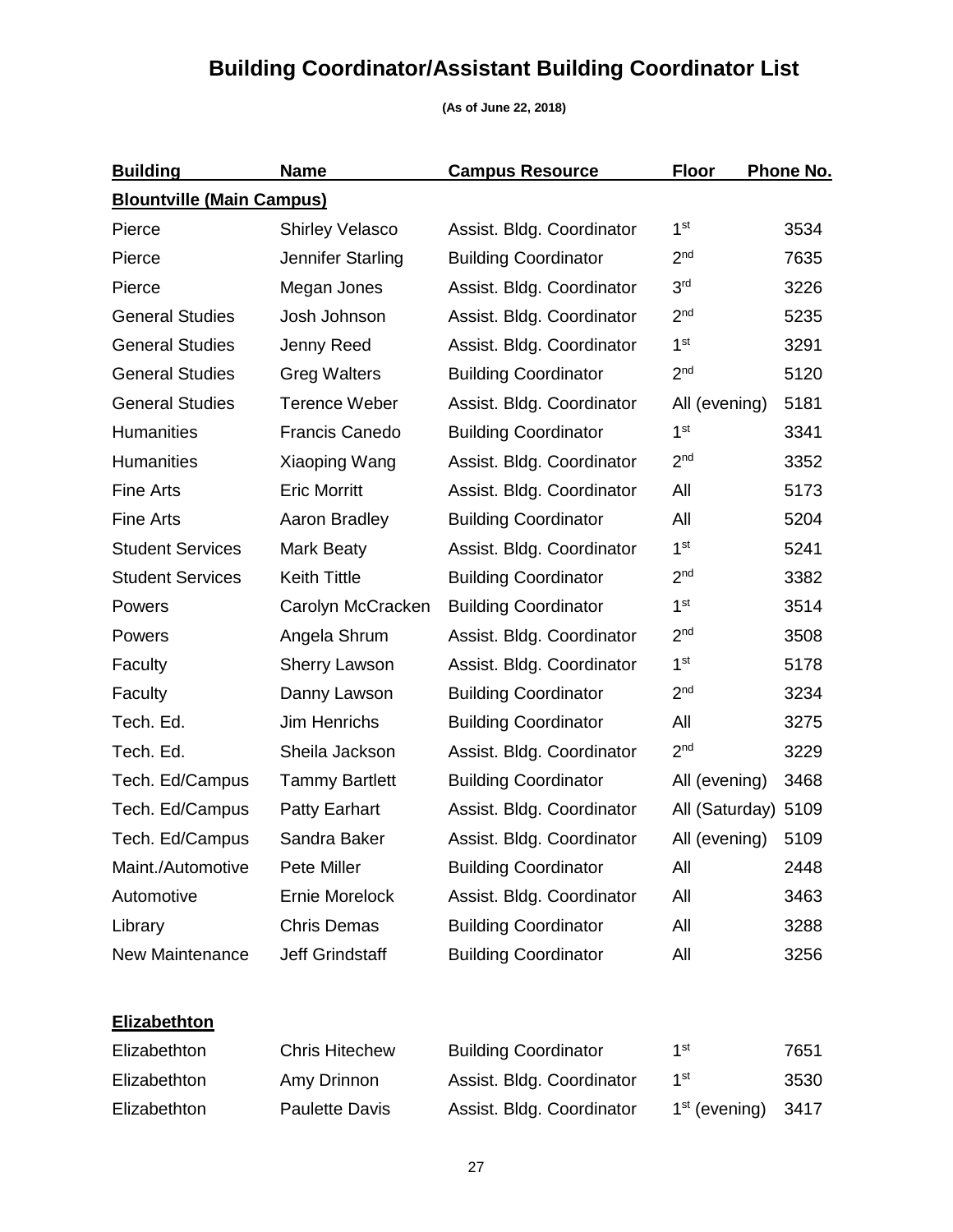| <b>Building</b>            | <b>Name</b>              | <b>Campus Resource</b>                       | <b>Floor</b>                     | <b>Phone No.</b> |
|----------------------------|--------------------------|----------------------------------------------|----------------------------------|------------------|
| <b>Gray</b>                |                          |                                              |                                  |                  |
| Gray                       | <b>Richard Blevins</b>   | <b>Building Coordinator</b>                  | All                              | 5179             |
| <b>ITV Coordinators</b>    |                          |                                              |                                  |                  |
| <b>Unicoi County</b>       | <b>Dustin Street</b>     | Assist. Bldg. Coordinator                    | All                              | 3223             |
| <b>Mountain City</b>       | Katherine Motsinger      | Assist. Bldg. Coordinator                    | All                              | 3297             |
| <b>Johnson City</b>        |                          |                                              |                                  |                  |
| <b>JOCY</b>                | Paul Montgomery          | Overall                                      | 1 <sup>st</sup>                  | 5304             |
| <b>JOCY</b>                | <b>Debbie Street</b>     | Assist. Bldg. Coordinator                    | 1 <sup>st</sup>                  | 5303             |
| <b>JOCY</b>                | Jennifer Puckett         | <b>Building Coordinator</b>                  | 1 <sup>st</sup>                  | 5302             |
| <b>Kingsport</b>           |                          |                                              |                                  |                  |
| <b>NSKPT</b>               | Jeff McCord              | Overall                                      | 1 <sup>st</sup>                  | 5207             |
| <b>KCHE</b>                | <b>Anthony Adams</b>     | Assist. Bldg. Coordinator                    | 2 <sub>nd</sub>                  | 5533             |
| <b>KCHE</b>                | Jennifer Thacker         | <b>Building Coordinator</b>                  | 1 <sup>st</sup>                  | 5151             |
| <b>KCHE</b>                | Kim Grayson              | Assist. Bldg. Coordinator                    | 3 <sup>rd</sup>                  | 5537             |
| <b>KCHE</b>                | J. Mike Ramey            | Assist. Bldg. Coordinator                    | Evening                          | 5541             |
| <b>Blazier-Wilson Hall</b> | Dawn Carter              | Assist. Bldg. Coordinator                    | 1 <sup>st</sup>                  | 3348             |
| <b>Blazier-Wilson Hall</b> | Mary Beth O.-Woodby      | <b>Bldg. Coordinator</b>                     | 1 <sup>st</sup>                  | 5100             |
| <b>RCHP</b>                | <b>Connie Marshall</b>   | <b>Building Coordinator</b>                  | 1 <sup>st</sup>                  | 3680             |
| <b>RCHP</b>                |                          | Johanna Neubrander Assist. Bldg. Coordinator | 2 <sub>nd</sub>                  | 5106             |
| RCAM & RCAM-A              | <b>Heath McMillian</b>   | <b>Building Coordinator</b>                  | 1 <sup>st</sup> /2 <sup>nd</sup> | 5544             |
| <b>RCAM &amp; RCAM-A</b>   | Ron Broadwater           | Assist. Bldg. Coordinator                    | 1 <sup>st</sup> /2 <sup>nd</sup> | 5543             |
| <b>RCAM</b>                | Anita Campbell           | Assist. Bldg. Coordinator                    | 1 <sup>st</sup>                  | 5275             |
| RCAM-A                     | <b>Cindy Necessary</b>   | Assist. Bldg. Coordinator                    | 1 <sup>st</sup> /2 <sup>nd</sup> | 5276             |
| <b>RCAP</b>                | <b>NeS Campus Police</b> | <b>Building Coordinator</b>                  | 1 <sup>st</sup>                  | 557.2703         |

## **Other**

| President (Interim) James King/Cindy Christian | 3201      |
|------------------------------------------------|-----------|
| VP Admin. Services Fred Lewis/Sherry Mott      | 7665/2464 |